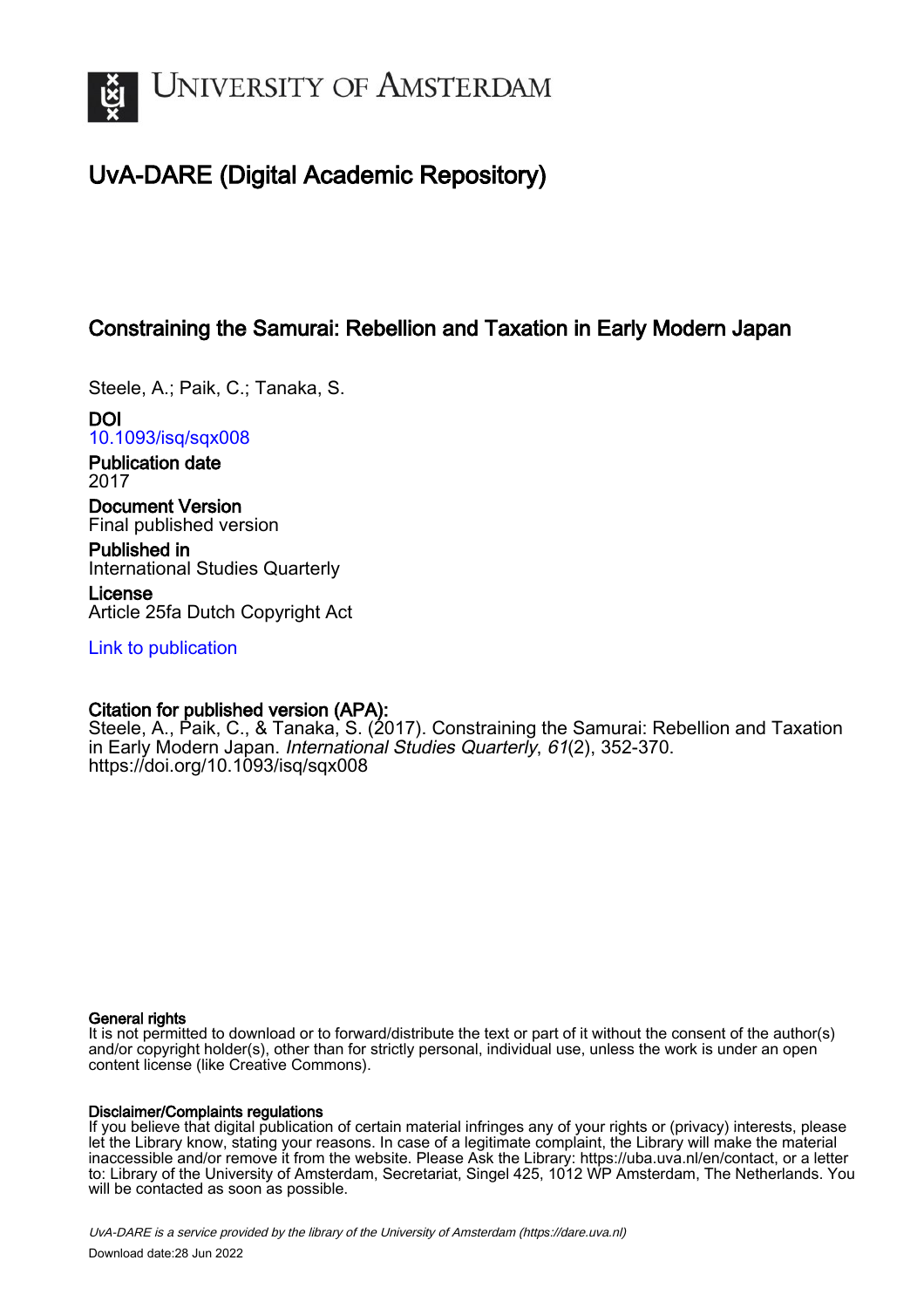# Constraining the Samurai: Rebellion and Taxation in Early Modern Japan

ABBEY STEELE University of Amsterdam

CHRISTOPHER PAIK NYU Abu Dhabi AND

SEIKI TANAKA University of Amsterdam

On the eve of the Meiji Restoration in 1868, the nearly 300 semi-autonomous domains across Japan had widely varying tax rates. Some handed over 70 percent of their rice yield to the samurai ruler of the domain, while others provided 15 percent. This variation existed in spite of the similar fiscal demands that the domain rulers faced within the Tokugawa regime—the feudal system that governed Japan between 1603 and 1868. This period was remarkably stable; Japan saw no foreign or domestic wars. This allows us to focus on the impact of pressure from below on taxation. We study the extent to which peasant-led rebellions and collective desertion ("flight") lowered the subsequent tax rate imposed by samurai rulers. Using newly compiled data on different types of peasant-led political mobilization—from petitions to insurrections—we find an association between, on the one hand, large-scale rebellions and flight and, on the other, lower tax rates. We interpret the results as evidence of rebellious or mobile peasants' ability to constrain their rulers; the more complacent fail to win concessions. Our findings suggest that peasant mobilization played a role in restricting state growth in early modern Japan through tax concessions.

## Introduction

On the eve of the Meiji Restoration in 1868, the 267 semiautonomous domains across Japan had widely varying tax rates. Some villages had to hand over 70 percent of their rice yield to the ruler of the domain, while others had to

Seiki Tanaka is an assistant professor of political science at the University of Amsterdam. His research interests include the political economy of poverty and inequality, discrimination, redistribution, and conflicts.

Authors' note: All three authors contributed equally. We are grateful for constructive comments from two anonymous reviewers, Daniel Nexon and other editors of International Studies Quarterly, Matthew Cleary, Corinna Jentzsch, Dominika Koter, Frances Rosenbluth, Jacob Shapiro, Paul Staniland, and Brian Taylor. We also thank the participants of the Empirical Studies of Conflict Workshop at Princeton University and the Political Science Research Workshop at Syracuse University for their feedback. Akari Yanada, Wakana Narisako, Kaori Mitsushima, and Cosmo Usami provided excellent research assistance, and Akira Nishizawa kindly shared his shapefiles. Previous versions were presented at the Advancing the Scientific Study of Conflict and Cooperation: Alternative Perspectives from the UK and Japan, Essex, March 2012, the Annual Convention of the Midwest Political Science Association in Chicago, April 2012, and the Annual Conference of the Social Science History Association, Vancouver, November 2012. We thank the participants of the Empirical Studies of Conflict Workshop at Princeton University and of the Political Science Research Workshop at Syracuse University for their comments, as well as Matthew Cleary, Dominika Koter, Frances Rosenbluth, Jacob Shapiro, Ryan Sheely, Paul Staniland, Brian Taylor, two anonymous reviewers,

provide only 15 percent. This variation existed in spite of the similar fiscal demands that the samurai rulers (daimyo) of the domains faced within the Tokugawa regime—the feudal system headed by a shogun that governed Japan between  $1603$  and  $1868$ <sup>1</sup>. The daimyo were free to set their own tax rates, and to send their retainers (lower-ranked samurai) to collect revenue from the peasants in their realms. If each ruler aims to maximize extraction ([Levi](#page-15-0) [1988](#page-15-0)), what explains such wide variation in rates of taxation at the end of the Tokugawa regime?

Relative to Western Europe, the Tokugawa regime was more stable. It lacked both internal and external wars, and even the threat of such conflicts, until the mid-nineteenth century. This setting allows us to consider which domestic factors influenced extraction.<sup>2</sup> Specifically, we ask whether and to what extent peasants were able to constrain rulers' taxation through rebellion and desertion. As [Levi \(1988,](#page-15-0) 19) explains, the rulers' imperative is to maximize revenue extraction while avoiding the "fight or flight" of the taxed,

V<sup>C</sup> The Author (2017). Published by Oxford University Press on behalf of the International Studies Association.

by Universiteit van Amsterdam user on 13 November 2017

Abbey Steele is an assistant professor of political science at the University of Amsterdam. Her current research studies civilian displacement and resettlement during civil wars, and state-building efforts in Colombia.

Christopher Paik is an assistant professor of political science at NYU Abu Dhabi. As a political economist, he specializes in the study of institutions, ethnicity, and violence from both historical and contemporary perspectives. His current research involves various topics including long-run determinants of economic growth, sources of enduring cultural differences, and the application of geo-spatial statistics to the study of socioeconomic processes.

and the editors of International Studies Quarterly for helpful feedback. We also thank Akari Yanada, Wakana Narisako, Kaori Mitsushima, and Cosmo Usami for research assistance, and Akira Nishizawa for sharing his shapefiles. The authors acknowledge support from the Air Force Office of Scientific Research (AFOSR) under Award No. FA9550-09-1-0314, and from the Japan Society for the Promotion of Science funded Collaborative Research on Political Information Transmission (CROP-IT) at Kobe University.

<sup>&</sup>lt;sup>1</sup>The regime was also known as the Edo bakufu. Here we follow [Ikegami](#page-15-0) [\(1995](#page-15-0), 179), who argues that "Tokugawa society can be regarded as a version of feudalism from almost every angle, but ... it still differs from the ideal types generated by the European medieval experience—particularly in its political structure." We return to these structural differences below.

<sup>&</sup>lt;sup>2</sup>[Mares and Queralt \(2015\)](#page-15-0) make a similar point regarding their study of the origins of income tax in nineteenth-century Germany.

Steele, Abbey, Christopher Paik, and Seiki Tanaka. (2017) Constraining the Samurai: Rebellion and Taxation in Early Modern Japan. International Studies Quarterly, doi: 10.1093/isq/sqx008

All rights reserved. For permissions, please e-mail: journals.permissions@oup.com Downloaded from https://academic.oup.com/isq/article-abstract/61/2/352/3852628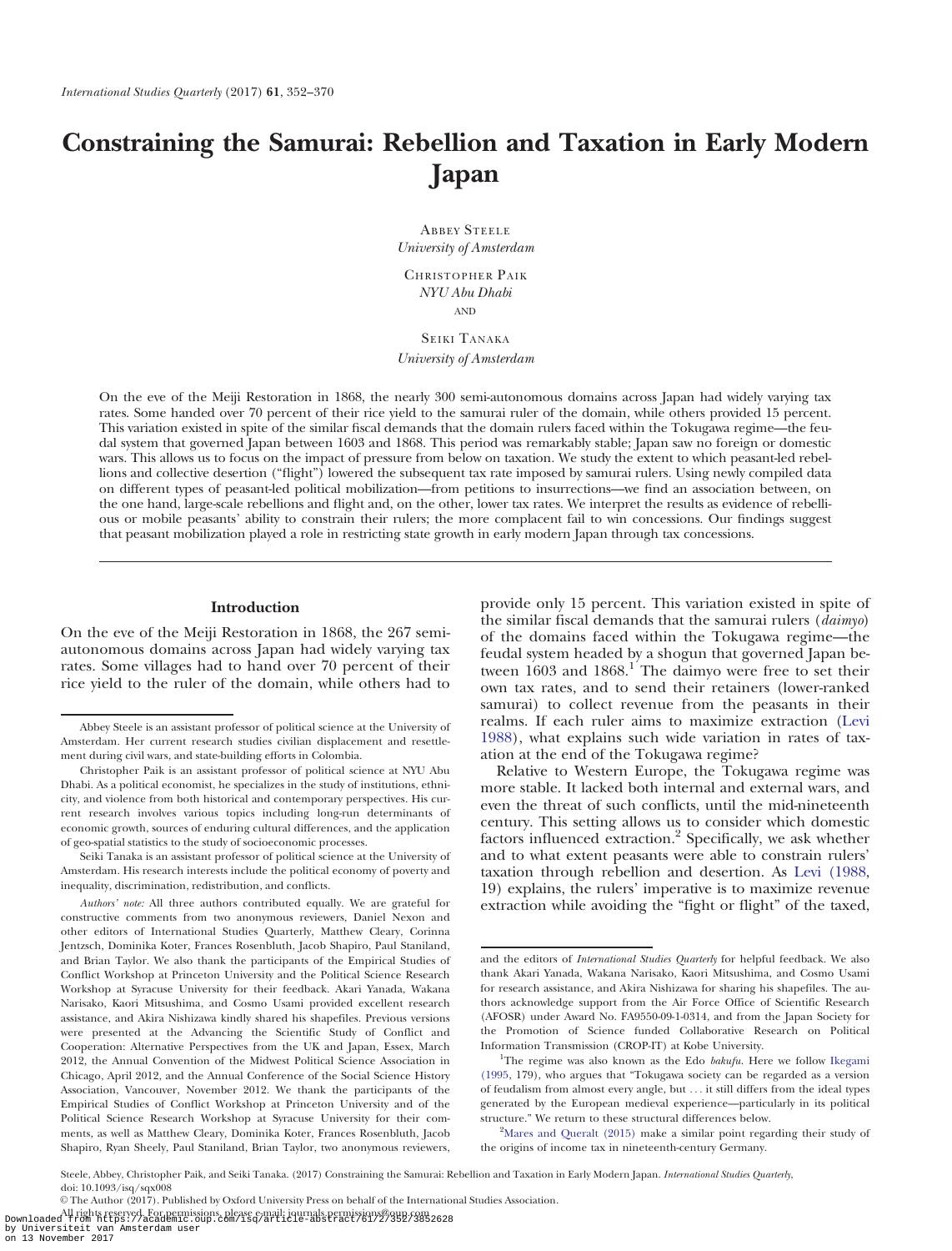or they will lose not only resources, but also potentially the ability to govern.

In the case of Tokugawa Japan, we know that rulers did face these threats. Historical records indicate that peasants banded together and rebelled (in some form) 1,787 times across the domains between 1603 and 1868, when the regime collapsed. According to [Aoki \(1971\)](#page-14-0), 497 of those instances specifically involved resistance to taxation. Peasants collectively fled 35 times to avoid complying with a tax, out of 161 total collective desertions.3 The structure of village life and collective taxation fostered collective action. But was it effective? Were rebellious and mobile villagers able to win tax concessions from their rulers? Or did rulers repress in these domains? In other words, do we observe lower tax rates where peasants proved able to engage in fight or flight? Furthermore, were larger scale rebellions more successful, or was frequency of resistance more effective? Our study finds that peasants who organized large-scale insurrections, and those who deserted their villages collectively, were indeed able to gain tax relief.

Our findings are consistent with theoretical models that allow for the possibility of commoners to influence extraction. A classic model theorizes that autocrats determine an optimal tax rate so that they can maximize their payoff in the long run. That is, they allow their subjects to retain necessary resources for continued economic activity into the future. In this framework, rulers avoid over-extraction because they enjoy sufficient information to calculate the point at which the tax rate becomes harmful to the economy (McGuire and Olson  $1996$ ).<sup>4</sup> Citizens generally have little influence over rulers' decisions on revenue and spending, partly because autocrats have overwhelming coercive power relative to citizens, and partly because citizens face a collective action problem (see [Olson 1971\)](#page-15-0). However, if citizens can overcome collective action problems and rebel—or threaten to rebel—against high tax rates, then they can also influence the tax rate (see also [Acemoglu and Robinson 2006](#page-14-0); [Besley and Persson 2009](#page-14-0)).<sup>5</sup> We find that this collective action threshold is high: only large-scale insurrections and collective desertions are associated with lower tax rates.

Our findings also contribute to an effort to account for variation in levels and forms of taxation across and within autocratic regimes ([Cheibub 1998\)](#page-14-0). Though we find many examples of tax rebellions over time and across countries (see, for example, [Kiser and Linton \[2002\]](#page-15-0) on France,

[Bush \[1991](#page-14-0)] on Tudor England, and [Rapoport \[2004\]](#page-15-0) on fourteenth-century Egypt under Mamluk rule), we have less systematic evidence of their impact on tax rates. [Te](#page-15-0) [Brake \(1998,](#page-15-0) 8) notes that in early modern Europe, resistance to tax increases was "widespread and predictable," and could "bend and shape public policy in significant ways  $[\,\ldots\,]$ ." In this article, we aim to test this claim by focusing on taxation and exploiting sub-national variation in peasant rebellions and migrations in Japan. This systematic data allows us to analyze whether peasants constrained their powerful samurai rulers' taxation.

We consider each domain within the shogunate as an independent observation in a large-N empirical exercise, given the high levels of autonomy that each domain enjoyed. Migration—distinct from mass flight—was also restricted between domains, undermining a key driver of tax convergence ([Mares and Queralt 2015](#page-15-0)). By disaggregating rebellion types, from petitions to large-scale mobilization, we also attempt to identify more nuanced conditions under which rebellions result in concession rather than repression. Our analyses find that domains with more widespread peasant-led protests and mass flight against tax rates achieve lower tax rates than more pacific domains by 1868. In addition, less intense forms of resistance, such as official requests for tax forgiveness—no matter how numerous over time—were unsuccessful in winning lower tax rates. The results hold even when controlling for the autocrats' largest fiscal expenditure, stipends for samurai in the domain. We interpret these results as evidence that peasants were able to constrain their samurai rulers through rebellions and mass desertions. The substantive effect is not negligible—for example, we find that domains that experienced insurrections saw tax rates that were roughly five percent lower, on average, than similar domains.

This article has four remaining sections. The next section provides background on the governance structure of Tokugawa-era Japan and describes the spatial variation in taxation and rebellions during the period. Sections three and four describe the dataset we constructed based on historical materials and our empirical approach. Section five presents the analysis and discusses the main findings and caveats. Section six concludes.

# Governance, Taxation, and Rebellions in Tokugawa Japan

The governance structure in Tokugawa Japan, as well as taxation and rebellions during the period, are comparable across domains. This section serves as historical background, an introduction to the relevant scope conditions that apply to the Tokugawa setting, and a foundation for the inferences that we draw in our quantitative analyses.

#### Governance

### THE STRUCTURE OF THE SHOGUNATE

The Edo period $6$  began when Ieyasu Tokugawa, himself a powerful daimyo, defeated his main rival and unified the country under his rule as shogun at the turn of the seventeenth century. Tokugawa established his dynastic rule in Edo (present-day Tokyo) and stripped the emperor and royal court in Kyoto of their authority and wealth. The shogunate lasted for nearly 300 years before the regime was toppled in a coup d'état followed by the Boshin War

<sup>3</sup> As we explain below, collective desertions were different from typical migration. In Tokugawa Japan, it was a sanctioned form of resistance that involved entire villages abandoning land to avoid working it temporarily, thereby denying tax payments to the ruler. For shorthand, we refer to this as "flight."

<sup>4</sup> See also [Besley and Persson \(2008\)](#page-14-0) for their evolutionary political economic model of taxation.

<sup>5</sup> Another stream of literature focuses on the comparison between autocrats and rulers in representative institutions. The latter experience a more efficient allocation of resources and economic growth ([Lake 1992\),](#page-15-0) better mobilize popular support for war [\(Reiter and Stam 2002\)](#page-15-0), convert mass mobilization for war into progressive taxation ([Scheve and Stasavage 2010\),](#page-15-0) and deliver more successful public policies ([Bueno de Mesquita et al. 1999\)](#page-14-0). They also have easier access to credit and are able to finance prolonged wars, as they are more likely to be credible in repaying debt [\(Schultz and Weingast](#page-15-0) [2003\).](#page-15-0) Here, we restrict the discussion to variation among autocracies. [Slater](#page-15-0) [\(2010\)](#page-15-0) ties rebellion and urban unrest to taxation (and regime type) within autocracies, depending on the extent to which the disorder incentivizes elites to tax themselves. As we explain below, the forms of rebellion we study were not aimed at overthrow of the regime, so did not trigger new progressive tax schemes among elites. We focus on the narrower question of the effect peasant resistance had on taxation of the peasants. <sup>6</sup>

Downloaded from https://academic.oup.com/isq/article-abstract/61/2/352/3852628 by Universiteit van Amsterdam user on 13 November 2017

Tokugawa Japan and "Edo period" are synonymous.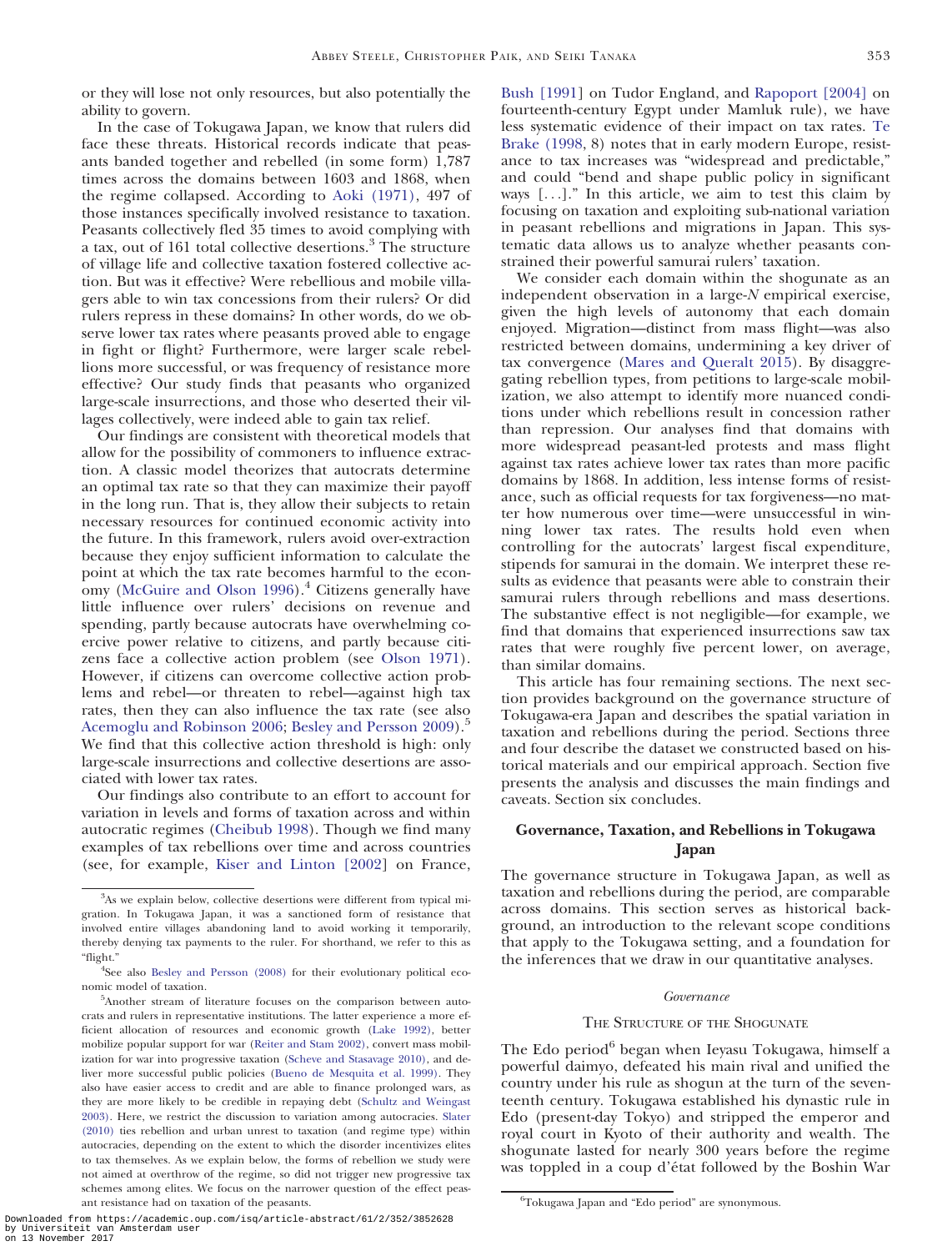(1868–1869), a civil war that ushered in the period known as the Meiji Restoration (because the emperor's authority was restored). The Tokugawa regime comprised nearly 300 domains, each of which featured similar governance structures. All domain rulers were members of the samurai class. The shogun was the most powerful daimyo, and other daimyo were the most powerful samurai in their respective domains, known as han.<sup>7</sup> In effect, the shogunate was similar to fourteenth- and fifteenth-century European rule, in which "The difference between the overlord and the others was ... one of degree; he was primus inter pares" [\(Schumpeter, \[1918\] 1991,](#page-15-0) 102).<sup>8</sup>

The shogun imposed key rules over the daimyo: they could not conduct any foreign relations on their own, engage in warfare with each other, or even communicate dir-ectly with one another [\(Jansen 1995,](#page-15-0) 349). These rules led to the internal stability and isolation that marked the shogunate. To enforce these tenets, the shogun required daimyo to staff sufficient armed forces (that is, samurai retainers), in the event that he would order them to send their forces into action against recalcitrant daimyo. The shogun also mandated daimyo to maintain two estates: one in Edo, and one in their domain, each staffed with numerous samurai. (The pageantry required was perhaps similar to that expected of nobles in early modern Europe [\(Braun 1975,](#page-14-0) 254).) The estate in Edo was essential, because the shogun forced daimyo to engage in "alternate attendance" (sankinkotai) between Edo and their domains. When the daimyo were not living in Edo, wives and children remained in the capital as hostages. If a daimyo were to challenge the shogun in any way, his wives, children, and retainers in the capital would all be slaughtered. This policy seems to have kept daimyo in check. [Jansen \(1995](#page-15-0), 44) estimates that the expenses associated with running the estates, including staffing by samurai, accounted for roughly two-thirds of the revenue collected by the daimyo in the nineteenth-century Tosa domain. Though the daimyo did not pay direct taxes to the shogunate ([Hall 1995](#page-15-0), 178), these policies amounted to indirect taxation.<sup>10</sup>

In addition to these rules, han were also required to be "well-governed" [\(Bolitho 1995b,](#page-14-0) 213), and had to enforce controls on Christianity [\(Jansen 1995](#page-15-0), 6). All daimyo had to submit to inspections and reviews of their justicerelated decisions. They were also prohibited from preventing travel through their han, or from erecting barriers or collecting tolls. When the shogun traveled, he could request costly accompaniment by daimyos' samurai and lavish accommodations. When emergencies occurred in other han, the shogun could require daimyo to send assistance ([Bolitho 1995b,](#page-14-0) 231).

Tokugawa Japan shares some features of European feudalism, defined by the exchange of services between rulers and subjects in a fief ([Ikegami 1995](#page-15-0)). [Ikegami \(2003,](#page-15-0) 126– 27) characterizes the shogunate as "neo-feudal," because there was no direct oversight of landed properties and villages, and as a result, no aristocratic notion of property developed in Japan as it did in Europe. Landholders, the high-ranking samurai, were required to live in castle towns

rather than near their holdings and vassals. Also, Japan did not have competing sources of authority within its territory, such as religious organizations, and forms of association among Japanese commoners did not exist ([Ikegami](#page-15-0) [1995](#page-15-0), 179–81).<sup> $\dot{\Pi}$ </sup> Tokugawa bureaucracy was functionally similar to the Western early modern bureaucracy, but rooted in vassalage ([Ikegami 1995,](#page-15-0) 184); daimyo were "courtier-vassals" [\(Ikegami 1995](#page-15-0), 158). Only samurai were members of the political class, and they alone could become bureaucrats. One implication of these key differences is stability. In contrast with Europe, commoners in Japan could not exploit divisions within the ruling class to form alliances ([te Brake 1998](#page-15-0)). As a result, revolts in Japan aimed to constrain rulers rather than overthrow them.

#### DOMAIN GOVERNANCE

Though ultimately beholden to the shogun, daimyo "presided over most of Japan's wealth and garnered most of its taxes" ([White 1995,](#page-15-0) 202).<sup>12</sup> The daimyo were the lords over their own domains. The domains were semiautonomous states within the broader shogunate; the daimyos' autonomy allowed them to amass armies, set the tax rate, and collect taxes. The daimyo also had independent judicial systems ([Ikegami 1995,](#page-15-0) 160). [Bolitho \(1995b](#page-14-0), 16) affirms that the daimyo were de facto independent, and that the only governance the majority of Japanese knew was the han. In addition, after the seventeenth century, the shogun effectively guaranteed daimyos' position removing any threats to their hereditary position. While they served at the shogun's pleasure, and could be removed at any time, such interventions by the shogunate declined over time: after the mid-seventeenth century, daimyo removal happened less frequently than once a year ([Bolitho 1995a,](#page-14-0) 227).<sup>13</sup>

In addition to the estates in Edo, the expenses of running domains were substantial, primarily because of the samurai retainers. [Ravina \(1999\)](#page-15-0) notes that samurai stipends and personal expenses of the daimyo consumed most of the domains' revenues. Samurai were quite powerful relative to commoners, because they were the only group that could legally carry weapons or own property. However, samurai lost authority relative to the daimyo when the shogun relocated them to castle towns, where the daimyo surveillance networks could more easily monitor them [\(Brown 1988\)](#page-14-0). The five higher-ranking samurai classes earned from the lands they oversaw, as well as a salary depending on their position in the administration.<sup>14</sup> The three lowest samurai ranks received stipends from

<sup>&</sup>lt;sup>7</sup>A note on terminology: we use daimyo and ruler, and han and domain, interchangeably.

<sup>&</sup>lt;sup>8</sup>Semi-formal rules outlined in the *buke-sho-hatto*, first in 1615 and again in 1635, established the authority of the shogunate.

<sup>&</sup>lt;sup>9</sup>The shogun forbade daimyo from engaging in any alliance formation, which included a ban on strategic marriages among daimyos' children and siblings.

<sup>&</sup>lt;sup>10</sup>Interestingly, while the shogunate increased its authority vis-à-vis the daimyo over time, it did not centralize ([White 1988b,](#page-15-0) 11).

Downloaded from https://academic.oup.com/isq/article-abstract/61/2/352/3852628 by Universiteit van Amsterdam user on 13 November 2017

<sup>&</sup>lt;sup>11</sup>Shintoism was important, but did not establish the same kind of public institutions as Christianity in Europe. The symbolic head of Shintoism, the emperor, was sidelined by the shogun.

<sup>12</sup>Daimyo were further divided into three classes, dating back to Ieyasu, the first shogun: fudai, who allied with Ieyasu; shimpan, or houses related to the Tokugawa house; and tozama, or "outside" houses that did not ally with Ieyasu and were located in peripheral regions of the country. Regardless of these distinctions, han governance did not vary by daimyo class, and by the late seventeenth century, there was no discrimination against the tozama daimyo by the shogunate ([Bolitho 1995b](#page-14-0), 206). Furthermore, only tozama and fudai domains remained by the eighteenth century ([White 1995,](#page-15-0) 169).

<sup>&</sup>lt;sup>13</sup>In the early stages of the Tokugawa regime, the shogun relocated and abolished various domains, but these practices were largely discontinued by the mid-eighteenth century; we look at different rebellion time periods below to test whether the relationship between mobilization and tax rate stays robust across these cut-offs.

<sup>&</sup>lt;sup>14</sup>From time to time, these groups also received supplemental grants ([Jansen 1995,](#page-15-0) 25, fn32).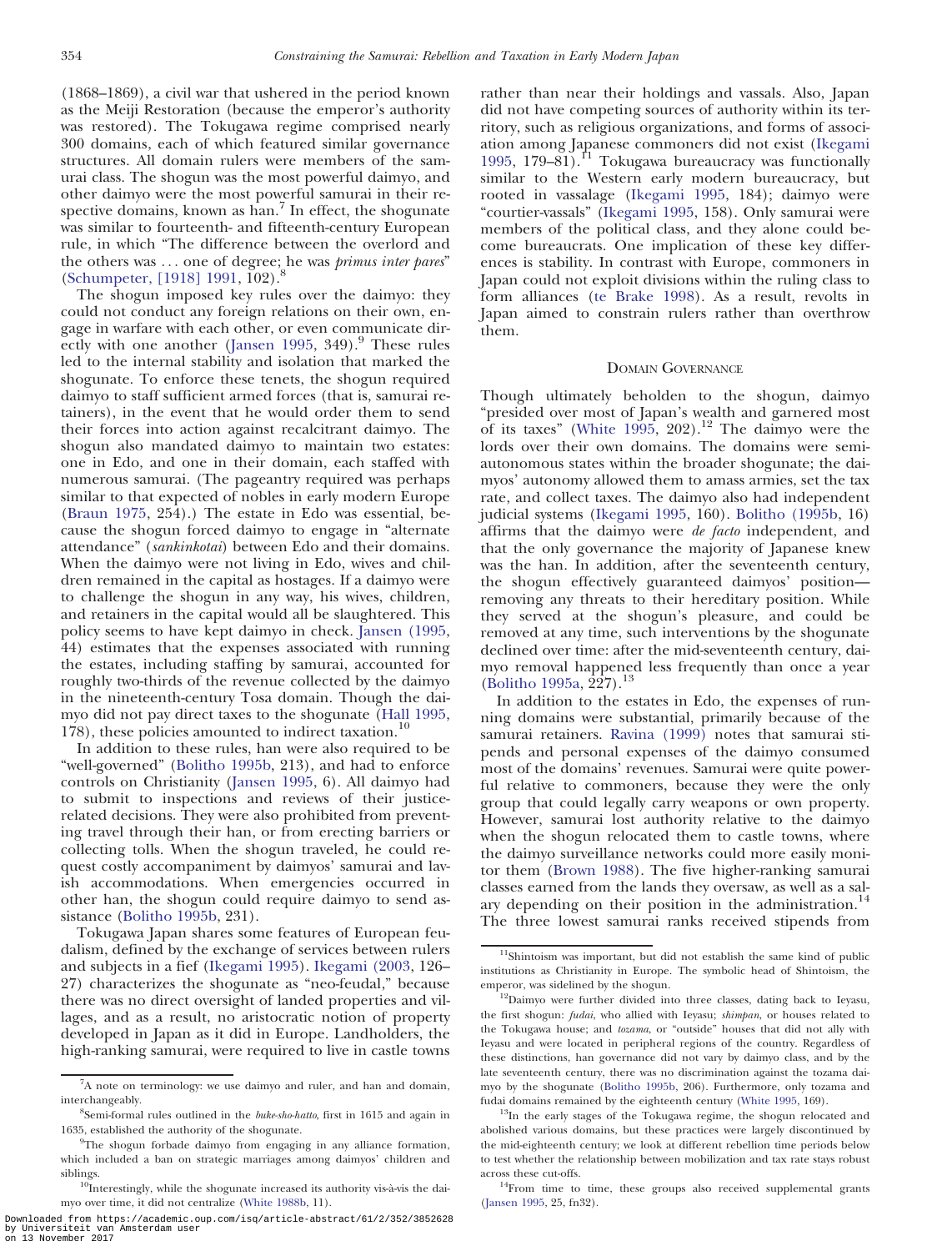the daimyo's rice warehouse [\(Jansen 1995,](#page-15-0) 26). In theory, the samurai provided security for the han, but given the extended period of stability within Japan for roughly two and a half centuries, it was not clear that samurai were so much providing security as living off peasants' provisions<br>[\(Jansen 1995\)](#page-15-0).<sup>15</sup> Other than samurai stipends, public spending was minimal; domains did not provide services beyond rudimentary mechanisms for dispute resolution within and among villages in the han.

## VILLAGE LIFE

After the samurai were relocated to castle towns, "villages became self-governing to a degree that had previously been unknown" [\(Saxonhouse 1995](#page-15-0), 744). At the same time, [Ikegami \(1995,](#page-15-0) 167) observes: "Unlike medieval villages, the villages of Tokugawa Japan were subject to much more intense scrutiny and control from their samurai overlords." All village inhabitants were listed in family registries and belonged to five-family units (goningumi), which were "responsible for providing one another with surveillance and mutual assistance—paying taxes, disci-plining and prosecuting criminal behavior, and the like"<br>[\(Ikegami 1995](#page-15-0), 167).<sup>16</sup> This system made rural migration among han for land-holding peasants exceedingly difficult: families were tied to their communities and could not easily become members of new ones. Additionally, land-holding peasants were barred from selling land (since it was not formally theirs), even though this was not always enforced [\(Ikegami 1995](#page-15-0), 167, fn5). The village leaders, the shoya, were "the lowest unit of han control," though they were not formally of the ruling class ([Jansen](#page-15-0) [1995,](#page-15-0) 30–31).<sup>17</sup> The position was usually hereditary, though district magistrates officially appointed them. The shoya adjudicated disputes within the village and issued verdicts on all but the most serious offenses. In addition, they were responsible for distributing the tax burden among the goningumi, and for collecting the rice tax.

#### Taxation

In-kind rice taxes, nengu, were the primary source of revenue for both the domains and the shogunate. In theory, each han monitored productivity by assessing villages on a yearly basis.<sup>18</sup> The han government issued a *menjo* to each village, which announced the assessed yield and the percentage required for that year ([Smith 1958,](#page-15-0) 4). As such, rulers faced a variation of the typical taxation problem: the challenge was to set a tax rate, given incentives for groups not to comply (as opposed to individuals [[Slemrod 1990\]](#page-15-0)), and their ability to organize. The shoya assigned each goningumi their portion of the tax burden ([Smith 1958,](#page-15-0) 4). Given the clearly defined social hierarchy, it appears that there was little room for shoya to manipulate tax rates

arbitrarily (see Oga  $2004$ ).<sup>19</sup> Both the shogunate and the daimyos' tax revenues were mainly paid in rice, part of which was then sold for cash in the market ([White 1995,](#page-15-0) 41).

Because nengu was the proportion of rice produced by a village, it was essential for the administration to estimate how much rice each village would produce. However, after the mid-eighteenth century, land surveys were infre-quent ([Hall 1995](#page-15-0), 191).<sup>20</sup> One reason for the lack of regular or accurate land assessments is the relocation of the upper samurai to the castle towns, which prevented samurai from having regular contact with and information from villages, and limited the transferal of skills to con-duct surveys ([Brown 1987](#page-14-0)).<sup>21</sup> [Jansen \(1995,](#page-15-0) 11) writes that actual rice yield "was frequently estimated to be double the formal estimate of [rice bushels (koku)] with which the Tokugawa vassals were credited. Despite this, the official tax rates failed to rise proportionately." Subsequently, radical land reform during the Meiji Restoration—featuring the privatization of property—was accompanied by a new tax system, in which assessments were based on property size rather than estimated productivity, and payments were monetary. Taxes collected increased substantially ([White 1995,](#page-15-0) 46).<sup>22</sup>

Across Japan, expenditures outpaced revenue beginning in the eighteenth century [\(White 1988a](#page-15-0), 63), indicating that tax rates did not meet fiscal demands. One tactic to address revenue shortfalls was land reclamation, meaning the conversion of previously unused land to rice production. In fact, land under production doubled during the Tokugawa period—though the majority of these reclamations went unreported to the bakufu ([Smith 1958](#page-15-0)). While this tactic increased revenues through about 1710, they declined after that ([Bolitho 1995b](#page-14-0)).

Komononari were taxes on everything besides rice, which were considerably less and uneven [\(Smith 1958,](#page-15-0) 4). Taxes related to cereals ("dry crops" other than rice) and housing were typically paid in cash ([Bolitho 1995a,](#page-14-0) 232). Other forms of taxes from mines ([Roppongi 2002;](#page-15-0) [Sugiyama 2012\)](#page-15-0) and non-agricultural commodities ([Tanaka 2009,](#page-15-0) [2010, 2011](#page-15-0)) were raised, but these were also rare.

Daimyo informally taxed merchants by demanding loans, defaulting on them, and cancelling the debts. The daimyo also exchanged rice revenue for cash in Osaka and Edo. Merchants involved in these transactions paid their dues indirectly, by charging exchange rates favorable

 $15$ Several scholars echo [Jansen \(1995,](#page-15-0) 48), who writes that after centuries without military conflicts, the upper samurai in particular were "men grown soft and overconfident in their security, slothful and limited in ability, totally devoid of imagination and resourcefulness."

<sup>16</sup>Although there was regional variation (for example in the number of families in each unit), the basic structure and goals were consistent across domains.

 $17$ Other titles for village leader include *nanushi* or *kimoiri*, and depended on the region; we use the most common term, shoya.

<sup>&</sup>lt;sup>18</sup>Domain productivity was measured in terms of koku per acre, or the kokudaka [\(Smith 1958](#page-15-0), 4). One koku was roughly equivalent to one-quarter of an acre, which in theory produced five bushels of rice annually—the amount needed to feed one person for a year ([Jansen 1995](#page-15-0), 23). No domain was "smaller" than 10,000 koku [\(White 1995](#page-15-0), 174).

Downloaded from https://academic.oup.com/isq/article-abstract/61/2/352/3852628 by Universiteit van Amsterdam user on 13 November 2017

 $19$ The shogunate collected taxes in its territories the same way that daimyo did. The bakufu also taxed commercial activities in the urban centers that it gradually claimed from the daimyo whose rule officially encompassed those cities [\(Hall 1995](#page-15-0), 171).

<sup>&</sup>lt;sup>20</sup>The most important and comprehensive land survey, the Taiko land survey, was in 1588, before the Tokugawa era began (under Hideyoshi). This was also the year of the Sword Hunt Edict, which led to the confiscation of all weapons from non-samurai classes. The survey evaluated the productive capacity of each village, and became the building block in the construction of the Tokugawa shogunate system of dominion ([Ikegami 1995](#page-15-0), 153).

<sup>&</sup>lt;sup>21</sup>Lower samurai, though more likely to be based in the countryside, had no authority in the han administrations [\(Jansen 1995](#page-15-0), 30).

 $2^{22}$ [Ikegami \(2003,](#page-15-0) 131) writes of the reforms: "The result was a series of rural revolts: 56 in 1873, 21 in 1874, 19 in 1875, 28 in 1876 and 48 in 1877 ...," which "forced the government to institute significant reductions in national and local tax rates." Nevertheless, tax revenue increased: in 1870, revenue from land tax was 8.2 million yen; after the tax reform in 1873, revenue "rose to over 60 million yen, which constituted 90% of all taxes and 70% of the government's total income" ([Ikegami 2003,](#page-15-0) 131). Following this change in the property structure, tax reforms, and the introduction of mass conscription, people became more active in the political process ([Ikegami 2003](#page-15-0), 132).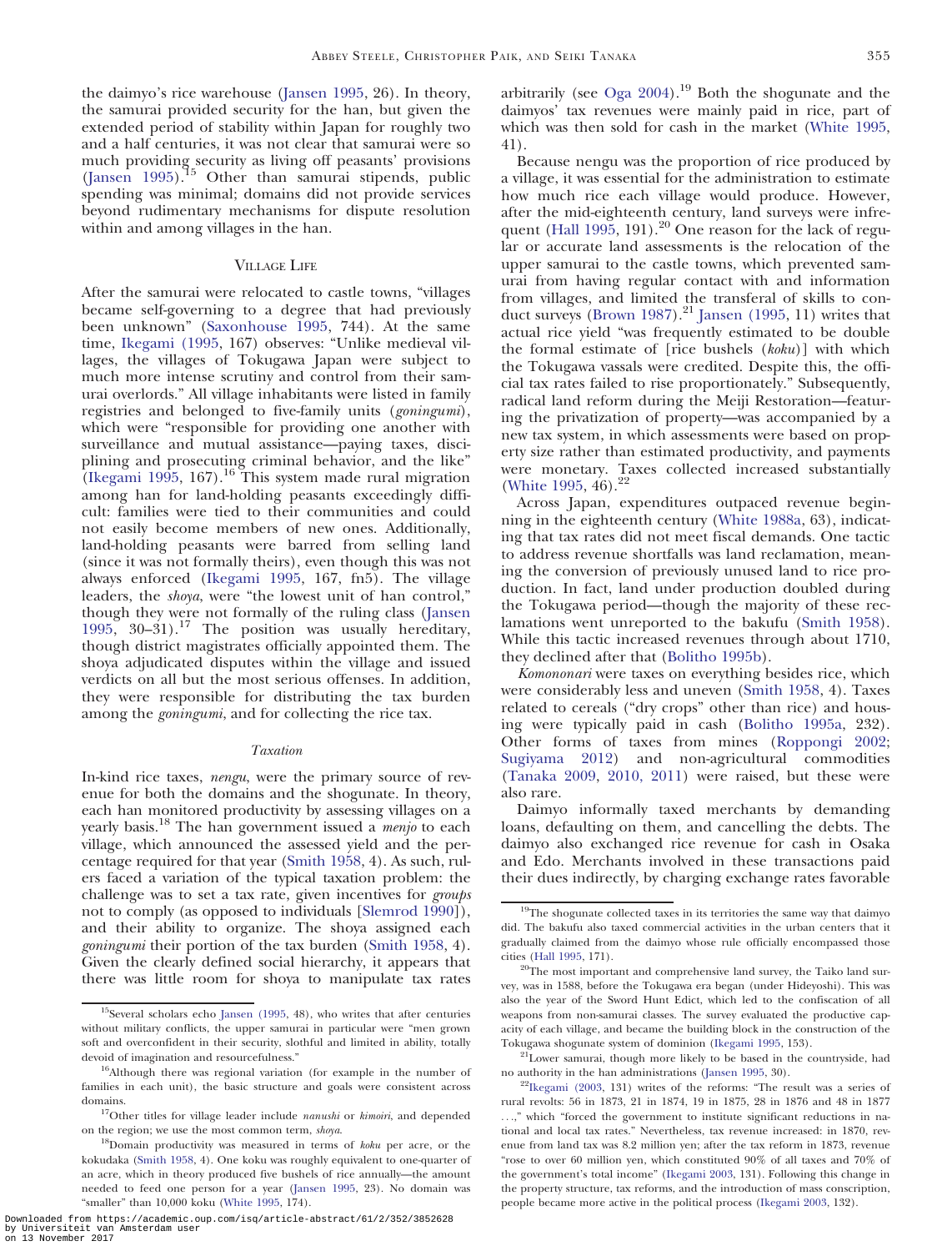to the daimyo [\(Sugiyama 2012\)](#page-15-0). Rulers also tried to exploit commerce and proto-industry for revenue, but were largely unsuccessful ([White 1988a](#page-15-0), 37). Alternatively, some han took a longer-term approach and diversified their economic bases. Satsuma domain, for example, created the sugar monopoly ([Bolitho 1995b,](#page-14-0) 18), and Tosa sold lumber from its forests ([Jansen 1995,](#page-15-0) 42–44). $^{23}$  These alternatives to raising taxes, however, remained the exceptions rather than the norm. Due to industrial underdevelopment, the only source of tax revenue that the government could increase was the agricultural sector, even by the end of the Tokugawa period ([Ikegami 2003](#page-15-0), 131).<sup>24</sup> According to [Saxonhouse \(1995\)](#page-15-0), the two most common reactions by daimyo to revenue shortfalls were to change the tax rate (or make a piecemeal adjustment) or reduce samurai stipends.<sup>25</sup>

# Rebellions in Tokugawa Japan

Raising the tax rate was risky in some domains, because it could spark protests and even insurrection. Though peasants were structurally disadvantaged, fight and flight were two ways that they could "bargain" with or constrain the samurai rulers ([White 1995,](#page-15-0) 191). Insurrections that disrupted internal order were particularly costly and potentially threatening to the ruler: such a rebellion could threaten the ability to govern or retain power. Alternatively, collective desertion by a village would deprive the ruler of revenue. Rebellion was not only costly to rulers, but also to peasants, because of the repression that would follow. Collective desertion was costly to the peasants because it implied the abandonment of land already prepared for agriculture for an uncertain alternative elsewhere. Importantly, and similar to tax rebellions in early modern Europe, "resistance was not always expressed in open revolt and most tax revolts did not result in revolutionary transformations of power" ([te Brake](#page-15-0) [1998,](#page-15-0) 8).<sup>26</sup>

A variety of factors enabled peasants to mount resistance through either rebelling or fleeing, in spite of the costs involved. Mechanisms to manage discontent dated to before the Tokugawa period [\(Keirstead 1990](#page-15-0), 357). The bakufu formalized peasants' rights to a certain extent in 1603, which included the possibility for peasants to either lodge formal complaints or collectively abandon their village or han in protest until they reached a compromise with the ruler ([Bolitho 1995a](#page-14-0), 235). If the village could not collect the required amount of rice, for example, leaders could organize a petition (or appeal) to the daimyo<br>for tax forgiveness.<sup>27</sup> If villagers abandoned their fields, they could request to resettle in the new domain unless their demands were met, but the receiving daimyo could

turn them back.<sup>28</sup> Without a compromise, no rice would be planted or harvested, depriving the ruler of any revenue. The collective desertions resembled modern strikes in this way. Once peasants reached a compromise with their ruler, they were expected to return to their village. An example of petitions and flight comes from [Oga](#page-15-0) [\(2008\):](#page-15-0) in September 1690, after the daimyo rejected peasants' appeal for lower taxes, about 1,418 peasants in Nobeoka domain (located in Kyushu) fled to a neighboring domain, Takanabe. Through the Takanabe daimyo, the peasants negotiated with their daimyo for ten months, which ended with the Nobeoka domain accepting all of the peasants' demands, including reprieve from heavy taxes. The peasants returned to their original village as a result. Though legal channels of petition and flight became outlawed later in the period, peasants continued to use these forms of protest until the fall of the Tokugawa regime ([White 1988a](#page-15-0), 19–20).

In addition to these traditional mechanisms, commoners occasionally mounted larger-scale rebellions. These could involve thousands of peasants across many villages, who sometimes used farm implements as weapons and destroyed property. The village leaders, the shoya, usually organized the resistance (though [White \[1988a,](#page-15-0) 53, 62] estimates that their involvement declined from 85 percent of the revolts between 1726 and 1825, to only 50 percent between 1826 and 1867). Even though the shoya were officially part of the han system, we consider these revolts to be conflicts between peasants and rulers, rather than among elites. [Ikegami \(1995](#page-15-0), 167) explains that prior to the Tokugawa period, the dogo—wealthy landholders in a village—were typically the leaders of revolts against samurai. At the outset of the Tokugawa era, though, many of these dogo purchased their way into the samurai class. As a result, the nature of revolts changed from intra-elite to peasant-elite: "As the landed samurai-like wealthy farmers had always formed the core of village-based resistance to feudal military lords, the decline of the dogo in the villages secured the daimyo's domination over them" ([Ikegami 1995,](#page-15-0) 167). Rebellions from then on were decidedly peasant-led.

The ideology of the shogunate as well as the structure of its villages also facilitated collective action. [White](#page-15-0) [\(1988a](#page-15-0), 23) observes: "[the shogunate] was bound by its own ideology (and the cold rationality of a regime dependent on a land tax) to enable the peasants to survive. The term "peasant" (hyakusho) did not include everyone on the land, but only landholders; but they possessed a status granted them back at the very beginning of the era, by the state, which entitled them to economic viability under official policy."<sup>29</sup> This entitlement is similar to [Scott's \(1975\)](#page-15-0) "right to subsistence" where peasants are most likely to rebel when and where the ruler threatens this right. Taxes that were especially onerous were violations of this entitlement, and legitimately challenged as a result.

The social hierarchy within villages also facilitated collective action. As noted above, peasants were members of

<sup>2</sup>[3Jansen \(1995](#page-15-0), 42–44) discusses measures that the peripheral domains took to diversify their economic bases.

 $24$ The shogun and daimyo also occasionally imposed corvées for public works ([White 1995,](#page-15-0) 41).

<sup>&</sup>lt;sup>25</sup>Though it seems that samurai would be in a powerful position to revolt when their stipends were reduced, we found no evidence of such revolts (see [Jansen 1995](#page-15-0); [Yamamura 1971,](#page-15-0) 44).

 $^{26}$ Barkey (1991) finds that French peasants were able to mount large-scale revolts by allying with disgruntled nobles, while Ottoman peasants were unable to forge alliances that would sustain such revolts. In Japan, the structure of society differed: no aristocratic class existed independently of the ruling class. As such, peasants' potential allies—and the reach of their revolts—were limited.

<sup>27</sup>Not all appeals related to taxation: leaders could also file a complaint with the shogunate reporting the daimyo for poor governance or abuse of power.

Downloaded from https://academic.oup.com/isq/article-abstract/61/2/352/3852628 by Universiteit van Amsterdam user on 13 November 2017

 $^{28}$ Although *chosen* (flight) involved migration, rural labor was not generally mobile in Japan across different domains during this time period, as we noted above. By definition, chosen in Japanese is an act by peasants to demonstrate their discontent to their ruler.

 $29^{\circ}$ O'Brien (1988) argues that in Britain between 1660 and 1815, taxpayers tolerated high taxation because the taxes were on non-essential commodities. By contrast, during the Edo period in Japan, the heaviest taxation was on the most important commodity—rice.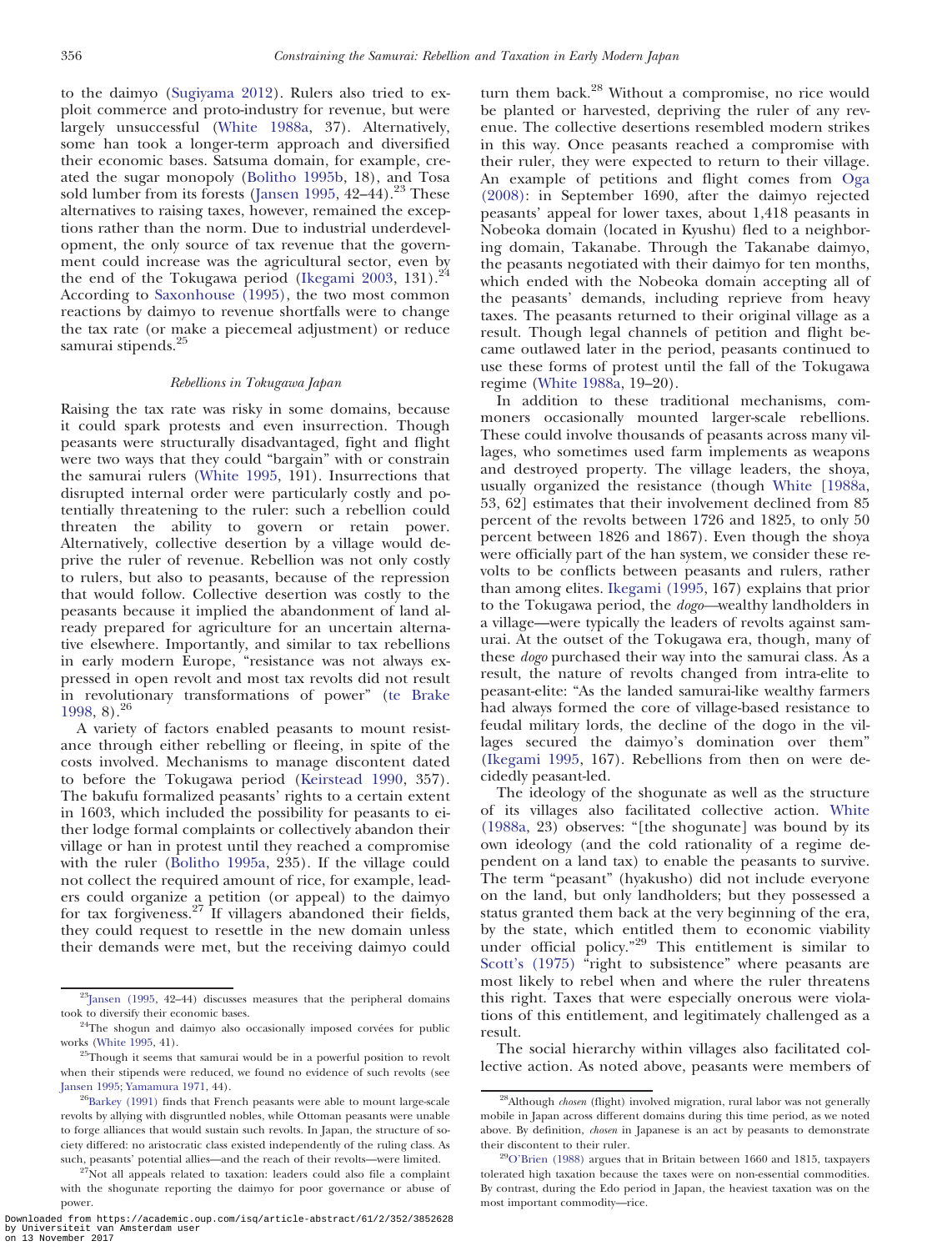goningumi, in which they were responsible for enforcing rules among their neighbors, and denouncing those who violated them. Further, the existence of clear village leaders—the shoya—also helped solve collective action problems: "When new taxes and monopolies threatened the pattern they had developed and maintained, it was usually the village leaders who organized the protest and, if it failed, the resistance to the feudal overlords" ([Jansen](#page-15-0) [1995,](#page-15-0)  $11$ ).<sup>30</sup> In addition, the collective tax system gave villagers a common interest: because they were assessed to-gether, they mobilized together ([White 1995,](#page-15-0) 54).<sup>31</sup> [Vlastos \(1986](#page-15-0), 11) argues that class and ethnic homogeneity within villages, in addition to shared communal tasks, allowed peasants to organize as well. Finally, villagers also seemed to have increasing opportunities ([Tarrow 1996](#page-15-0)) to launch protests over the period, which may have emerged as a result of an accumulation of past rebellions and concessions.

In response to peasant rebellion or desertion, a ruler could concede to peasants' demands, or repress them and forcibly extract the amount demanded. The daimyo reaction was usually twofold: pacify the protesters, and punish the leaders ([White 1988a](#page-15-0)).<sup>32</sup> Leaders and "ring-leaders" were almost always executed, regardless of whether or not a petition, desertion, or insurrection led to a concession in the tax rate. Though appeals (shuso) and collective desertion were "approved" channels by which villagers could resist, even they were not without severe consequences. In 1816, for example, a severe storm hit villages in Kakegawa domain, to the south of Tokyo. The storm ruined most crops, and villagers decided to protest against the ruler to demand a tax cut. Since the protests were widespread across the domain, the ruler agreed to reduce the tax rate. Yet the villagers were not satisfied with the extent of the initial compromise and demanded a further concession. The ruler eventually yielded, but ordered that the village leaders be executed as punishment (Shimada 1968, 568–71).<sup>33</sup>

White ([1988a](#page-15-0), 63) suggests that peasant resistance was effective: beginning in the eighteenth century, "there followed a never-ending contest between the extractive efforts of the government and the resistance of the people"—and, he claims, it became clear that the rulers could not increase their taxes. In the next section, we systematically test the extent to which peasant mobilizations were

33The Kakegawa example shows that external factors, such as natural disasters, also contribute to tax rates. As discussed below, we introduce a set of geographic controls to address this issue.

Downloaded from https://academic.oup.com/isq/article-abstract/61/2/352/3852628 by Universiteit van Amsterdam user on 13 November 2017

successful in limiting rulers' extraction by comparing rebellions and tax rates on the most important tax—the rice tax—across all Tokugawa-era domains. Our analysis draws on the description of the Tokugawa regime from this section as the basis for our inferences. The domains were comparable in terms of their governance structure, their capacity to extract, assess, and repress, and they had autonomously set tax rates in a setting without wars or competing sources of authority. (In the next section, we control for sources of variation among domains that we could identify.) This setting allows us to focus on whether or not peasant rebellion and flight contributed to the differences in tax rates that we observe across the domains at the end of the Tokugawa period.

## Empirical Strategy

To test whether "fight or flight" is associated with lower tax rates, we compare tax rates across domains in 1868, just before the end of the Edo period in Japan. (Between 1869 and 1871, the Meiji Restoration transformed Japan's feudal system.) By focusing on the Edo period, we take advantage of the country's domains as semi-autonomous states with their own fiscal policies and armies. While it would be ideal to have a full panel series dataset on domains over the Tokugawa period, the tax data only exist for 1868.<sup>34</sup> Accordingly, we rely on the tax rates in 1868 to test our hypothesis, and we reason that the tax rate for each domain is an outcome of bargaining over the period between peasants and rulers. Since we do not have information on the time trends of tax rates in each domain, we run a pooled estimation and observe whether different types of rebellions over this period had any effect on tax rates on average in 1868.

We compare the tax rates with variation in rebellions using a dataset we created based on a historian's records ([Aoki 1971](#page-14-0)), which compiles different types of rebellions between 1590 and 1878 across Japan. We restrict the sample to rebellions between 1603 and 1868, when the Edo period begins and ends. We assume that rebellions within domains were independent events. Though multiple villages within domains could be part of a wide-scale protest or insurrection, we find only one case of a rebellion across domains (in Nanokaichi, Takasaki, and Yoshii in 1764). This is consistent with our assumption of the independence of our units of analysis, and our understanding of collective action against extraction: because domain rulers did not coordinate on their tax rates, there was no motivation for peasants to coordinate rebellions across domains.<sup>35</sup>

# Data

### Dependent Variable: Taxation

Our dependent variable is taxation in 1868 (nengu), which we collected from [Kodama and Kitajima \(1977\)](#page-15-0). The variable is constructed by dividing daimyos' reported rice revenue (shunodaka) by assessed rice output (uchidaka) in the domain, multiplied by 100. In other words, nengu represents the effective tax rate—the proportion of rice output

<sup>30</sup>Some resistance may relate to perceived inequality within villages, or unfair distribution of the tax burden assigned by the shoya. However, such resistance is more likely to take the form of less confrontational forms of smaller magnitude than the cross-village rebellions we focus on: it is unlikely that villages would simultaneously organize to protest their own internal allocation of the tax burden.

 $^{31}$ Rapoport (2004) describes a similar tax system in Mamluk-ruled Egypt. Taxes were levied on entire villages, and were paid in-kind in grains. Largescale revolts led by Arab tribesmen against the Mamluk rulers were at least partly linked to taxation resistance.

 $32$ This double reaction, also evident in Europe ([te Brake 1998](#page-15-0), 118), is in contrast to what [Besley and Persson \(2010\)](#page-14-0) expect in their model, which links threats to internal order and an increased extractive capacity with the provision of public goods. It is possible that internal disorder in Tokugawa Japan was, though costly, not an equivalent threat to order that contemporary insurgencies represent. As such, we expect rebellions to increase peasants' bargaining power vis-à-vis the rulers, rather than incentivize rulers to enhance their extractive capacities. Furthermore, when security is not at stake, as it was not during the Tokugawa era, the value of a ruler's extraction becomes more questionable ([Tilly 1985\).](#page-15-0) We argue that this circumstance puts more pressure on rulers to concede as well as repress.

<sup>34</sup>We looked for additional tax records to reconstruct time series of tax rates, but were unsuccessful.

<sup>35</sup>Though the original data include rebellions in bakufu-controlled areas, we exclude those cases because bakufu-controlled territories are not equivalent to domains in terms of fiscal demands and tax rate assessments. The size of the territories was much larger than any domain, and they were noncontiguous within Japan. Additionally, we do not have tax rate data from bakufu areas in 1868.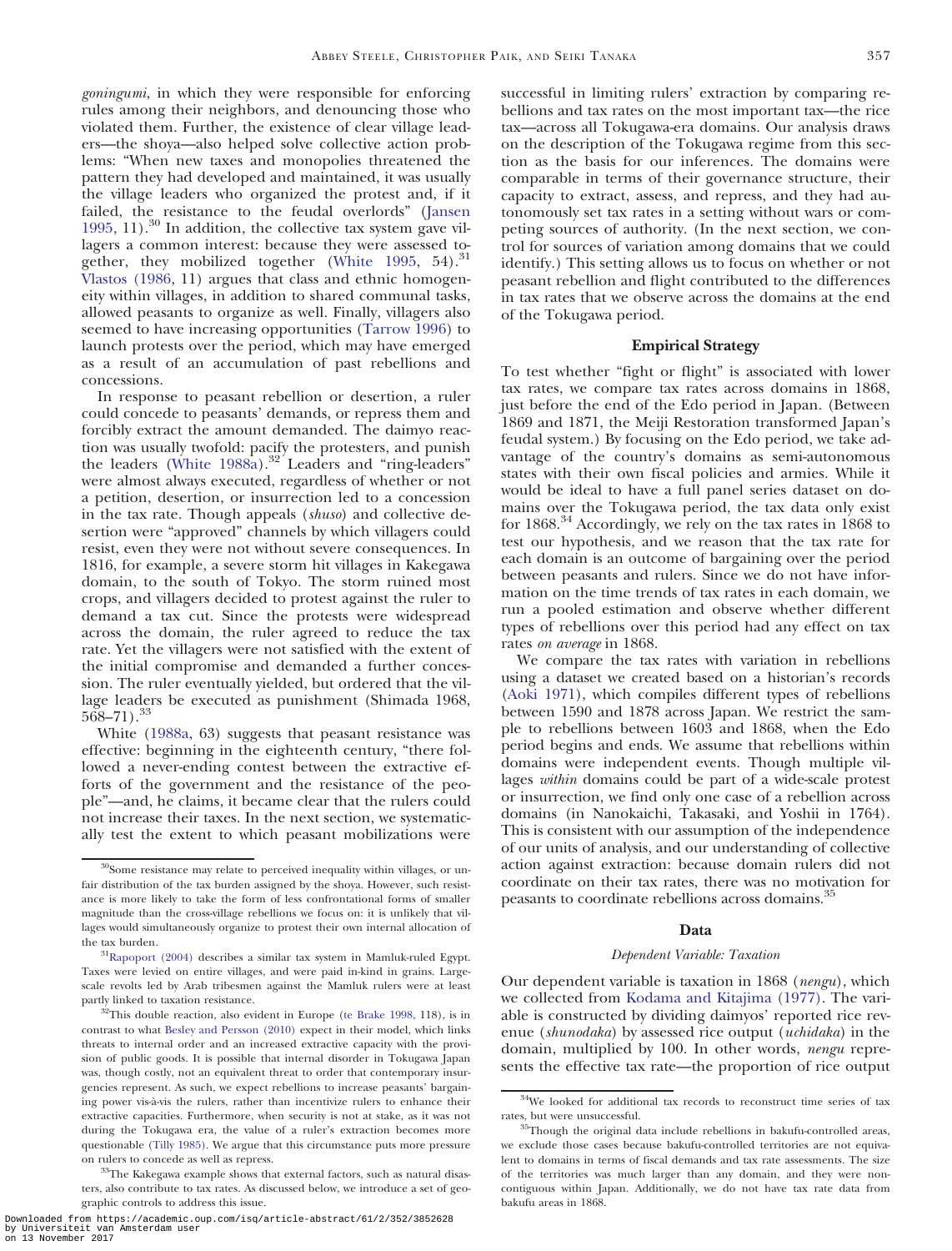a daimyo extracted from peasants, aggregated across villages in the domain. Figure 1 provides a distribution of tax rates in Japan as of 1868, and confirms that it follows a normal distribution without outliers. To provide an example, the tax rate in Kuwana domain, in Ise province, was 38.7 percent in 1868, very close to the average tax rate across domains, 38.8 percent. According to [Kodama and](#page-15-0) [Kitajima \(1977\)](#page-15-0), the actual tax collection (shunodaka) in the domain was 23,450 koku, while uchidaka, the assessed total rice output, was 60,560 koku. As we explained above, the nengu was the most important source of revenue for the daimyo during the Tokugawa era.

#### Independent Variables

Our key independent variables are various types of rebellions, and collective desertions. We collected the data from the book Hyakusho Ikki Sogo Nenpyo, a chronicle of peasant rebellions between 1590 and 1876, originally compiled by Japanese historian [Koji Aoki \(1971\)](#page-14-0). During the Edo period, there were 1,787 events, which include rebellions of varying intensity, collective desertion, and different types of "appeals," or petitions.

Among different types of resistance, the most intense is the hanran, a large-scale rebellion usually involving thousands of peasants. The next is *hoki*, a widespread insurrection of a large number of commoners. Its urban analogue is the uchikowashi, a destructive riot, most often sparked by an increase in the price of rice. We include uchikowashi as a control variable, but do not expect it to have an effect on tax rate, since urban commoners did not pay nengu; only peasants did. We aggregate hanran and hoki, because we think the level of bargaining power they imply is comparable given their similar magnitude, and should have a similar effect on the tax rate.<sup>36</sup> We call this variable *insur*rections. Fuon, or protests, were less drastic, and ranged from a disorderly rally to minor violence.<sup>37</sup> Finally, *collect*ive desertions were known as chosen. Chosen is a direct measure of peasants' collective "flight."

Between 1603 and 1867, the span of the Edo period, peasants rebelled or fled 497 times for tax reduction purposes. The original data collect rebellion incidents at the district level (a smaller administration level than domain). Since our unit of analysis is the domain, where daimyo ruled and collected taxes, we aggregate the district-level data to the domain level. We code 1 for each type of rebellion that occurs within each domain in a given year and 0 otherwise. $38$  Figure 2 illustrates the variation in our rebellion and flight variables at the domain level.<sup>39</sup>

Figure 2 presents rebellions related to the tax rate itself, as coded by [Aoki \(1971\)](#page-14-0), who records it for each rebellion based on the available primary and secondary sources. If we found taxes listed anywhere, for example in the body



Figure 1. Distribution of tax rates in Japan as of 1868



Figure 2. Fight and Flight during the Edo Period, 1603-1868

of the appeal, then we coded the event as tax-induced.<sup>40</sup> These are the types of rebellions of interest here: if peasants were not requesting a tax rate reduction, we do not expect the ruler would offer one. We construct a dummy variable: 1 if Aoki reports that at least one motivation for the rebellion was tax-related, and 0 otherwise.

Other, more minor, forms of resistance may have constrained the daimyo as well. The goso is a "coercive appeal," meaning a petition accompanied by some sort of threat to protest, or to abandon the village. In contrast, the osso was a deferential overture—typically not to the daimyo, but rather to the shogunate. The shuso was also a petition but most commonly addressed to the closest governmental office, and was the legally approved mechanism to express discontent. Finally, there was also the possibility of lodging a secret appeal, or hariso, to a governmental leader, seen as the least aggressive approach. We leave goso as its own variable—coercive appeal—but aggregate osso, shuso, and hariso into one variable called appeals.

In addition, as coercion theory predicts [\(Drezner](#page-14-0) [2003](#page-14-0)), the threat to rebel as well as foiled attempts may work to achieve desired outcomes. This means that if we

<sup>&</sup>lt;sup>36</sup>We also run the analyses with the completely disaggregated types and find that the results remain robust.

 $37$ The original data include one more type,  $SOUJO$  or unrests mostly in urban areas, but our dataset does not include this type of rebellions since there was no such event during the period of our observation.

<sup>38</sup>Even if multiple villages within a domain experience the same type of rebellion in the same year, we only count this as one instance of that type of rebellion for that year, in order to avoid the possibility of double-counting what was in fact one rebellion that spread across more than one village in a domain.

<sup>&</sup>lt;sup>39</sup>Figure A in the Appendix shows the distributions of other tax-induced rebellion types.

Downloaded from https://academic.oup.com/isq/article-abstract/61/2/352/3852628 by Universiteit van Amsterdam user on 13 November 2017

<sup>40</sup>Research assistants (native Japanese speakers) transferred the data to electronic spreadsheets, and coded event motivation. One of the authors, a native Japanese speaker, then checked a random sample of the entries.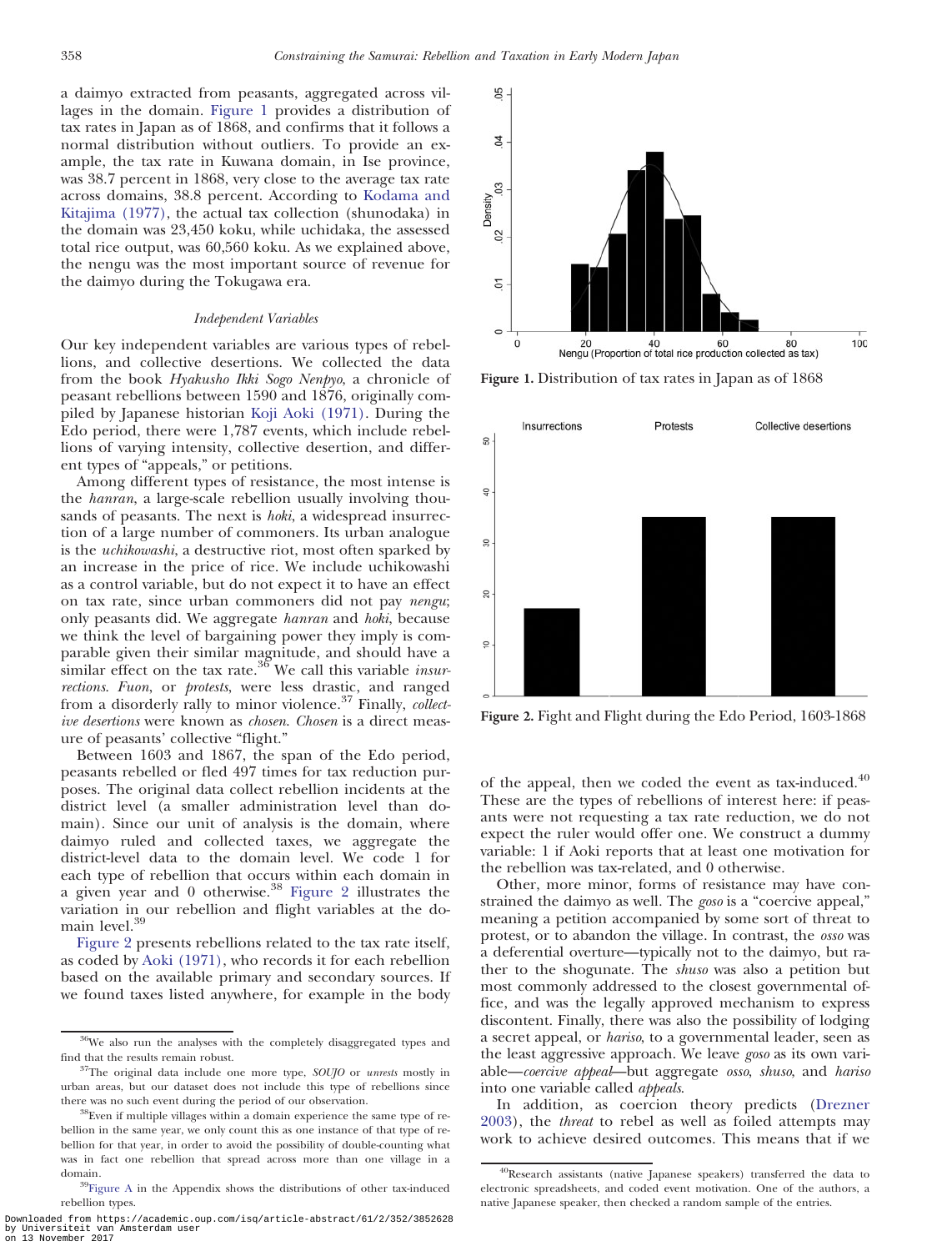only analyze observed rebellions, we may underestimate the actual impact of rebellions on the dependent variable. To reduce this concern, we use both actual rebellions and attempted rebellions, which are also documented by Aoki. Although Aoki did not clearly state how he coded attempted rebellions, they appear to be ones uncovered by the authorities prior to actual rebellions.

#### Controls

We also include additional variables that could contribute to variation in tax rates. As an indicator of each domain's level of fiscal needs, we include the number of samurai in each domain in 1868 ([Kodama and Kitajima 1977\)](#page-15-0). All things equal, a greater number of samurai should lead to higher levels of taxes collected since more samurai mean greater demand for resources from the peasants to cover their stipends.41 The daimyo kept an average of 1,600 samurai in the domain. To control for the size of the domain, we divide the number of samurai by assessed rice output and the following analyses use the *relative size of samurai class* variable.<sup>42</sup>

A possible alternative mechanism for explaining the variation in tax rate may be productivity growth. Higher productivity in rice production is likely to lead to stable or lower tax rates, because revenue would increase even without changing the rate [\(White 1988a](#page-15-0), 20). To test this argument, we include the long-term increase in rice production for each domain *(ln(rice production increase)*).<sup>43</sup> If this alternative is plausible, we should observe that higher levels of rice production growth are correlated with lower levels of tax, all things equal.

[White \(1988b\)](#page-15-0) and [Saxonhouse \(1995\)](#page-15-0) present another possible source of variation in taxation: the changing economy, rather than rebellions, leads to lower taxes. As the economy shifted from agrarian labor to "proto-markets," the argument goes, the daimyo left the tax rate alone while seeking new ways to extract resources. Presumably rulers of such domains would be more likely to concede to peasants' demands than rulers that could only draw on peasants' productivity. If this argument is correct, we would expect to observe that domains with more alternative resources would have lower tax rates. To test this hypothesis, we identify the domains with waystations along the *sankinkotai* routes that became prominent towns due to the annual processions of daimyo. As described above, sankinkotai, or alternate residence duty, demanded that the daimyo alternate his residence between Edo and his own domain. The towns along the routes to Edo became centers of commerce, catering to the needs of the daimyo, their families, and retainers. The commercial activities in turn likely provided revenues for the daimyo in addition to those from rice production. Many of these towns were also located along the coast, and became trading outposts with neighboring countries and merchants from the West. We have identified the locations of these towns from the Edo-era trade route map presented in [Frederic \(2002\),](#page-14-0) and matched them to respective daimyo to create an indicator for domains with these towns along the routes.<sup>44</sup> The following analyses call this variable trade center.

Next, we include a dummy variable (core emperor supporters) flagging if a domain participated in the Boshin War—the civil war that led to the regime's collapse in 1868–1869—as a supporter of the emperor.<sup>45</sup> We include this indicator variable to control for rebellion-driven factors that potentially influenced the domain tax rate perhaps those planning to rebel would levy more taxes.

Different daimyo classes may also face different incentives to raise taxes or concede to peasant demands. Tozama daimyo were those who surrendered to Tokugawa Ieyasu after the Battle of Sekigahara in 1600—the decisive battle that led Tokugawa to establish the shogunate. The shogunate monitored Tozama daimyos' behavior closely for signs of rebellion, and would sometimes take their lands to punish them. From the Tozamas' perspective, they had an incentive to repress possible rebellions or accept peasants' demands before the shogunate could intervene. To our knowledge, a full list of Tozama daimyo is unknown. However, since we do know which domains had Fudai daimyo (another class of daimyo who could take important positions in the Tokugawa shogunate administration), $^{46}$  and which were *Gosanke* (three most important branches of the Tokugawa clan: Mito, Owari, and Kii), we can assume that the remaining domains were mostly ruled by Tozama daimyo [\(Miyake 2014\)](#page-15-0). In our analyses, then, we use both Fudai and Gosanke variables to capture this.

We also include rebellions that were not coded as taxinduced. The majority of non-tax rebellions are those that [White \(1995,](#page-15-0) 142) terms "social conflict," which involve disputes among peasants, rather than directed at the daimyo. In his typology, [White \(1995\)](#page-15-0) finds that 53 percent of the rebellions were social in nature. He elaborates:

Social ostracism, demands, meetings and plots, unneighborly squabbles of all sorts, tenant disputes, accusations leveled at community officials, arguments about shrine membership and religious prerogative and privilege, conflicts over social and political status, disagreements over village elections—all pitted some members of the community against others, in contravention of the ideal of community solidarity. [\(White 1995](#page-15-0), 142)

Such disputes are unlikely, we reason, to lead the daimyo to lower tax rates, and may even prompt him to raise them as a punitive measure or to increase repression. As a result, we may see either no effect on the tax rate, or a positive correlation with such "social rebellions" and the tax rate. We aggregate all the nontax-induced rebellions and construct the nontax-induced rebellions variable.

<sup>&</sup>lt;sup>41</sup>The bakufu required each domain to retain a fixed number of samurai, though the policy was relaxed in the late Tokugawa period ([Yamamura 1971,](#page-15-0) 383). Thus, we expect the concern for reverse causality is minimal.

 $42$ We have also run the analyses with the absolute number of samurai, and the results hold.

<sup>&</sup>lt;sup>43</sup>We account for the increase in rice production by looking at the difference in the assessed rice production between 1603 and 1868, the two years for which we have available data.

Downloaded from https://academic.oup.com/isq/article-abstract/61/2/352/3852628 by Universiteit van Amsterdam user on 13 November 2017

<sup>&</sup>lt;sup>44</sup>We focus on the domains outside the shogun's direct control. The identified domains that contain the major towns along the sankinkotai routes include Akita, Hirosaki, Fukushima, Hirado, Hiroshima, Satsuma, Tosa, Yodo, Nagaoka, Shoni, Izushi, Chofu, Suwa, and Utsunomiya.

<sup>&</sup>lt;sup>45</sup>The domains include the four prominent domains (Tosa, Choshu, Satsuma, and Hizen) and others (Hikone, Hiroshima, Kanazawa, Kurobane, Matsushiro, Ogaki, Okayama, Omura, Sadowara, Tottori, and Tsu).

<sup>&</sup>lt;sup>46</sup>Following [Miyake's \(2014\)](#page-15-0) list, we include Hikone, Koriyama, Matsumoto, Kuwana, Tatebayashi, Utsunomiya, Takato, Taira, Kokura, Tanaka, Nagaoka, Sakura, Amagasaki, Yoshida (Mikawa province), Okazaki, Nishio, Himeji, Nakatsu, Akashi, Ogaki, Kano, Kariya, Shonai, Suwa, Matsushiro, and Murakami as Fudai daimyo.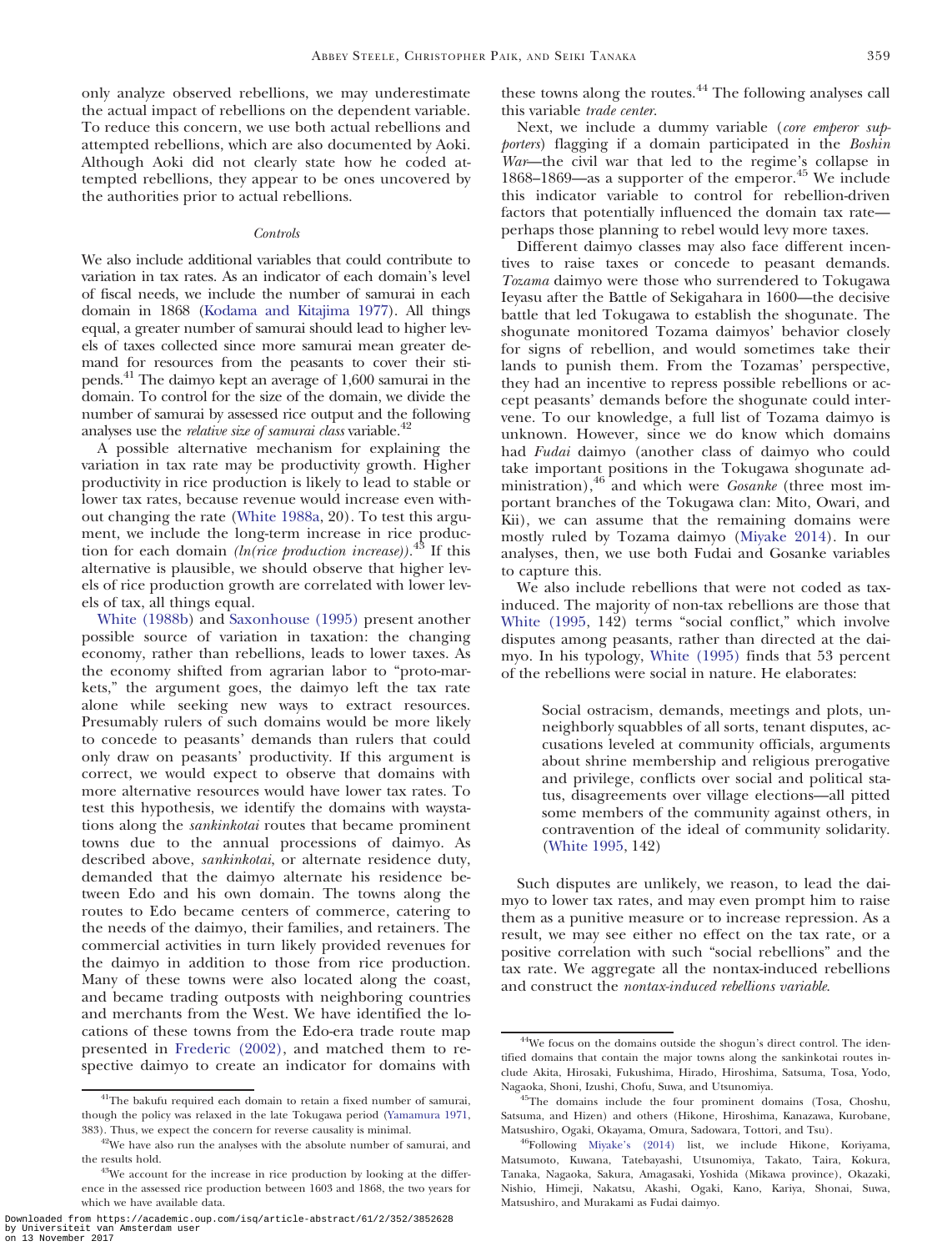We also include the mean province population in 1720 [\(Hayami 1992\)](#page-15-0). $^{47}$  Larger populations may induce changes in tax rates in a number of ways: it can lead to higher rates levied on the agricultural sector if the bulk of the population live in urban areas where taxation was not possible; or lower rates to capture the same level of revenue from higher agricultural yields as a result of more labor in the countryside. In the absence of domain-level socioeconomic indicators during this time period, we choose the provincial-level population figures of the earliest year from the available data (1720 to 1846), as a control for the initial conditions of the han.

Finally, we include geographic variables, including the mean elevation and its standard deviation, as well as geographic coordinates, to further capture local variations in terrain and climate suitability for agriculture. We also include natural disaster variables.48 Natural disasters likely affect taxes collected in two ways. First, the affected domains could receive tax relief if crops were destroyed, which would depress the need for higher tax rates. Second, non-affected domains could see taxes increase because the bakufu required the daimyo to provide assistance to other han after disasters [\(Bolitho 1995b\)](#page-14-0). Data on natural disasters are from [Saito \(1966\).](#page-15-0) We code the total number of natural disasters by type within each prefecture between 1840 and 1868.49 The variables include flood, famine, as well as tsunami, earthquakes, and other natural disasters. Storms and floods are the two kinds of natural disasters that the average domain faced most frequently in the mid-nineteenth century, followed by droughts and earthquakes. The rarest disaster type is tsunami, which usually "skips a generation," but is nonetheless the most damaging in many cases.

[Table 1](#page-10-0) presents summary statistics, first showing the percentage of total rice production collected by the daimyo as tax from peasants. On average, about 39 percent of the total assessed rice production was collected as tax. Between 1603 and 1868, the total number of incidents combined in [Aoki's \(1971\)](#page-14-0) data was 1,787. As explained in the section above, we disaggregate and classify protest incidents into six different types, depending on the severity, the size, and the type of the event. We further divide these incidents based on whether they were coded as taxinduced according to [Aoki \(1971\).](#page-14-0) The summary statistics show that the majority of these incidents appear to have stemmed from reasons other than tax, and that most took the form of appeals. On average, domains experienced one appeal from peasants for tax reasons during the time period, but three appeals due to other issues. In fact, the average number of tax-induced incidents is smaller than nontax-induced for every type, regardless of whether attempted ones are taken into account or not.

## Results

In this section, we first discuss the results of our analyses before considering caveats. As a first cut at the analysis, we run a simple set of regressions of political mobilization on the tax rate. Here, we use an aggregate political mobilization variable, which includes any incident involving insurrections, riots, protests, desertions, or appeals, including attempted ones. The base results in columns 1 and 2 of [Table 2](#page-10-0) show that the coefficient value for the aggregate

political mobilization variable is positive and at least initially weakly significant. This statistical significance disappears, however, when the set of controls described above are included. In columns 3 and 4, we separate tax-induced rebellions from those that are driven by other causes. The two types of incident counts again do not appear to be correlated with the overall tax imposed (except for the nontax political mobilization variable in column 3).

To further investigate whether different types of rebellions have more nuanced effects on the tax rate, we next disaggregate this incident count data into the six different types. In [Table 3](#page-11-0), we take a simple pooled approach, regressing the tax rate in 1868 on our fight and flight count variables (insurrections, protests, and collective desertions) between 1603 and 1868. Our outcome variable is the same as in [Table 2.](#page-10-0) Standard control variables include the relative size of samurai, as well as agricultural productivity growth. In addition to these controls, in some specifications, we include provincial population, the dummy variable flagging whether a domain was a trade center, core emperor supporter, Fudai and Gosanke daimyo, geography, and natural disasters controls.

The main results show that the number of insurrections between 1603 and 1868 is negatively correlated with the tax rate in 1868. In total, 17 daimyo experienced one or more insurrections over the time period. The result under column 5 of [Table 3,](#page-11-0) for example, suggests that a domain experiencing an additional insurrection is likely to end up with about a 4.7 percent decrease in the tax rate. To interpret the substantive effect of rebellions on tax rate, we return to the example of Kuwana domain. Recall that the tax rate there was 38.7 percent. As we explain above, the two main uses of revenue were to pay samurai stipends, and to maintain the daimyo's estates and personal wealth. The total amount of samurai salary (chigyo) was 12,356 koku in 1868 for the domain [\(Kodama and Kitajima 1977](#page-15-0)), and the daimyo expected to receive 11,094 koku, or 47 percent of the tax revenue, which was 23,450 koku for himself. Suppose that the ruler decided to reduce the tax rate from 38.7 to 34 (a 4.7 percent reduction) due to an insurrection, and the reduction was split evenly between the samurai and the daimyo. The samurai salary would have decreased from 12,356 to 10,919 koku, or a 12 percent decrease, and the amount for the daimyo would have decreased from 11,094 to  $9,682$  koku, or a decrease of 13 percent.<sup>5</sup>

The regression results also show that more benign forms of fight and flight incidents (tax-induced protests and collective desertions) also lead to a reduction in tax by similar magnitudes, although tax-induced protests are not statistically significant at the 10 percent level. Additional protests and collective desertions reduce the tax rate by around 3.3 to 3.4 percent. Appeals of any kind, on the other hand, have a positive but non-significant influence on the tax rate. While more prevalent than other forms of resistance,  $51$  they were not the most effective means of protest against the daimyo. In addition, there are 40 domains that experienced destructive urban riot(s), but these riots have no significant relationship with tax rates. This finding is consistent with our

<sup>47</sup>There are on average 4.2 domains contained within a province, and 6.4 domains in a prefecture.

<sup>48</sup>Original shapefiles for the domains come from [Nishizawa \(2010\)](#page-15-0).

<sup>49</sup>The data are only available at the prefecture level. By using the shapefiles above, we assigned values to each corresponding domain.

Downloaded from https://academic.oup.com/isq/article-abstract/61/2/352/3852628 by Universiteit van Amsterdam user on 13 November 2017

<sup>50</sup>Salary per capita would have also declined from 9.33 koku to 8.24. As 1.825 koku is the lowest annual salary for samurai, a decrease of 1.09 koku could be a huge amount for samurai ([Kodama and Kitajima 1977\)](#page-15-0).

 $51$ More than half of the domains—138—experienced one or more appeals during this period. Twenty-two domains experienced one or more collective desertions, and twenty-five domains experienced protests during the same time period.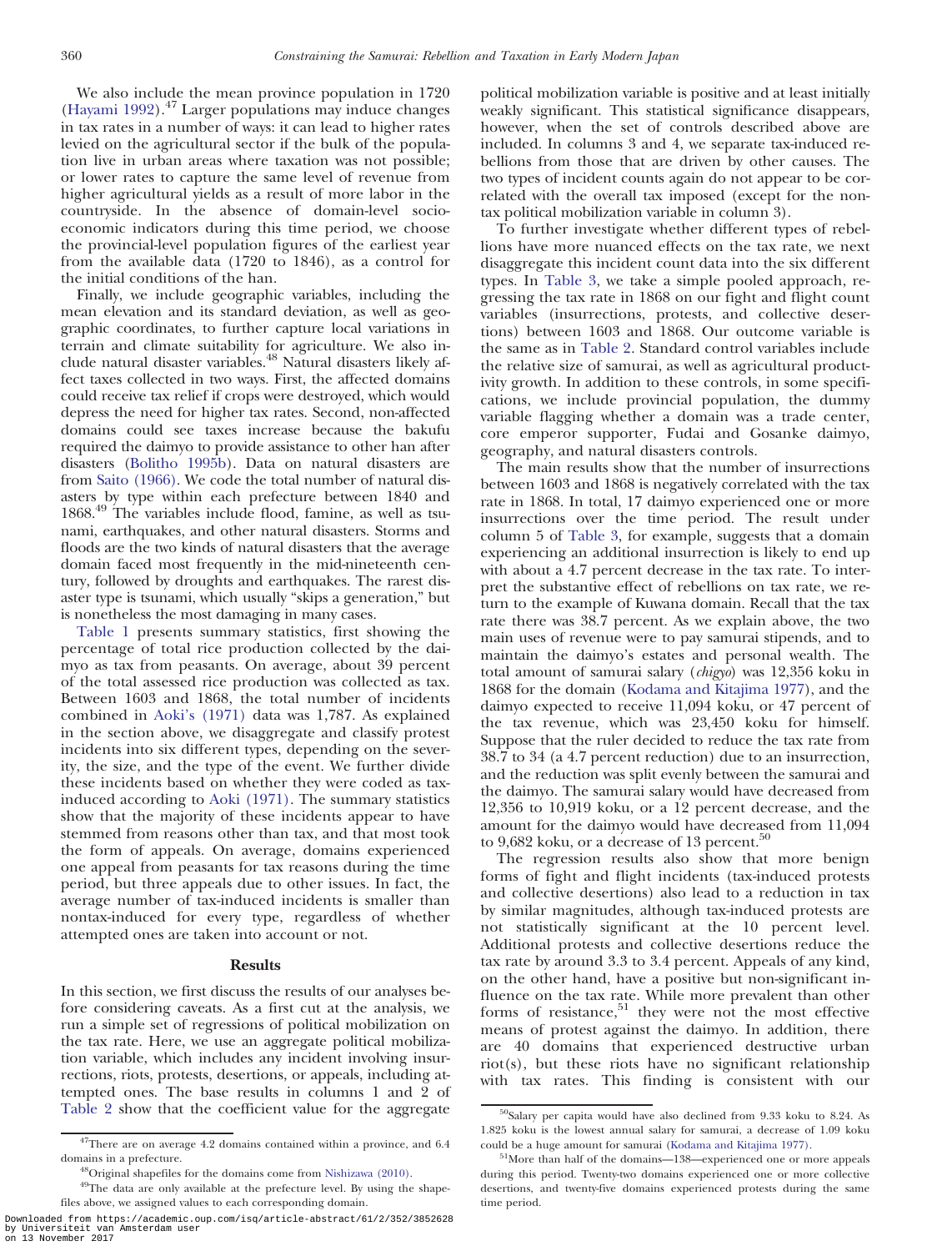<span id="page-10-0"></span>

|                                                               | (1) N | $(2)$ mean | $(3)$ s.d. | $(4)$ min        | $(5)$ max      |
|---------------------------------------------------------------|-------|------------|------------|------------------|----------------|
| Dependent variables, 1868                                     |       |            |            |                  |                |
| Nengu                                                         | 231   | 38.75      | 11.33      | 15.60            | 70.50          |
| Political mobilization, 1603-1868                             |       |            |            |                  |                |
| Tax-induced insurrections, 1603-1868 (excl. attempts)         | 267   | 0.0637     | 0.245      | $\boldsymbol{0}$ | $\mathbf{1}$   |
| Tax-induced protests, 1603-1868 (excl. attempts)              | 267   | 0.131      | 0.492      | $\theta$         | $\bf 5$        |
| Tax-induced collective desertions, 1603–1868 (excl. attempts) | 267   | 0.127      | 0.512      | $\overline{0}$   | $\overline{4}$ |
| Tax-induced coercive appeal, 1603–1868 (excl. attempts)       | 267   | 0.584      | 1.475      | $\overline{0}$   | 18             |
| Tax-induced appeals, 1603–1868 (excl. attempts)               | 267   | 0.693      | 1.776      | $\overline{0}$   | 20             |
| Tax-induced destructive riots, 1603–1868 (excl. attempts)     | 267   | 0.180      | 0.456      | $\overline{0}$   | $\sqrt{2}$     |
| Tax-induced insurrections, 1603-1868                          | 267   | 0.0637     | 0.245      | $\overline{0}$   | $\mathbf{1}$   |
| Tax-induced protests, 1603-1868                               | 267   | 0.131      | 0.492      | $\overline{0}$   | $\overline{5}$ |
| Tax-induced collective desertions, 1603-1868                  | 267   | 0.131      | 0.514      | $\overline{0}$   | $\overline{4}$ |
| Tax-induced coercive appeal, 1603-1868                        | 267   | 0.625      | 1.515      | $\overline{0}$   | 18             |
| Tax-induced appeals, 1603–1868                                | 267   | 0.704      | 1.787      | $\theta$         | 20             |
| Tax-induced destructive riots, 1603-1868                      | 267   | 0.180      | 0.456      | $\theta$         | $\overline{2}$ |
| Nontax-induced rebellions (excl. attempts)                    | 267   | 3.861      | 6.375      | $\overline{0}$   | $47\,$         |
| Nontax-induced rebellions                                     | 267   | 4.610      | 7.875      | $\overline{0}$   | 52             |
| Variable for samurai                                          |       |            |            |                  |                |
| Relative size of samurai class                                | 230   | 0.130      | 0.290      | 0.00703          | 3.538          |
| Variables for alternative hypotheses                          |       |            |            |                  |                |
| In (total assessed rice production in 1868)                   | 232   | 10.63      | 1.129      | 9.165            | 14.12          |
| In (rice production increase)                                 | 204   | 8.415      | 1.947      | 1.946            | 13.34          |
| Provincial population (1000s) in 1721                         | 251   | 509.0      | 346.1      | 16.47            | 1,963          |
| Trade center                                                  | 267   | 0.0524     | 0.223      | $\theta$         | 1              |
| Core emperor supporters                                       | 267   | 0.0561     | 0.230      | $\theta$         | 1              |
| Fudai                                                         | 279   | 0.0932     | 0.291      | $\overline{0}$   | $\mathbf{1}$   |
| Tokugawa Gosanke                                              | 279   | 0.0108     | 0.103      | $\overline{0}$   | $\mathbf{1}$   |
| Geography controls                                            |       |            |            |                  |                |
| Mean elevation (in m)                                         | 267   | 168.5      | 175.2      | 7.322            | 1,054          |
| Std. dev. elevation (in m)                                    | 267   | 99.32      | 71.10      | 2.937            | 457.4          |
| Longitude                                                     | 267   | 136.4      | 3.318      | 128.8            | 141.5          |
| Latitude                                                      | 267   | 35.48      | 1.684      | 31.60            | 41.43          |
| Natural disaster controls                                     |       |            |            |                  |                |
| Earthquakes in prefecture, 1840–1868                          | 267   | 1.543      | 1.428      | $\theta$         | 6              |
| Tsunamis in prefecture, 1840-1868                             | 267   | 0.120      | 0.337      | $\boldsymbol{0}$ | $\sqrt{2}$     |
| Draughts in prefecture, 1840-1868                             | 267   | 1.543      | 1.467      | $\overline{0}$   | $\overline{5}$ |
| Poor harvests in prefecture, 1840-1868                        | 267   | 0.775      | 1.402      | $\boldsymbol{0}$ | $\,8\,$        |
| Pests in prefecture, 1840-1868                                | 267   | 0.0749     | 0.264      | $\overline{0}$   | 1              |
| Fires in prefecture, 1840–1868                                | 267   | 0.749      | 1.355      | $\overline{0}$   | 9              |
| Floods in prefecture, 1840-1868                               | 267   | 5.273      | 3.698      | $\overline{0}$   | 13             |
| Heavy snows in prefecture, 1840-1868                          | 267   | 0.307      | 0.645      | $\theta$         | $\overline{5}$ |
| Heavy rains in prefecture, 1840-1868                          | 267   | 0.543      | 0.962      | $\overline{0}$   | 6              |
| Storms in prefecture, 1840–1868                               | 267   | 5.539      | 3.992      | $\boldsymbol{0}$ | 15             |
| Epidemics in prefecture, 1840-1868                            | 267   | 0.397      | 0.917      | $\overline{0}$   | $\overline{5}$ |
|                                                               |       |            |            |                  |                |

| Table 2. Tax rates and political mobilization, 1603-1868 |  |  |  |
|----------------------------------------------------------|--|--|--|
|----------------------------------------------------------|--|--|--|

| Variables                                       | $(1)$ Nengu | (2) Nengu  | $(3)$ Nengu | $(4)$ Nengu |
|-------------------------------------------------|-------------|------------|-------------|-------------|
| Political mobilization, 1603-1868               | $0.116*$    | 0.148      |             |             |
|                                                 | (0.070)     | (0.100)    |             |             |
| Tax-induced political mobilization 1603-1868    |             |            | $-0.316$    | 0.055       |
|                                                 |             |            | (0.331)     | (0.411)     |
| Nontax-induced political mobilization 1603-1868 |             |            | $0.270**$   | 0.177       |
|                                                 |             |            | (0.124)     | (0.159)     |
| Constant                                        | 37.940***   | 293.308*** | 38.000***   | 291.912***  |
|                                                 | (0.852)     | (51.715)   | (0.851)     | (52.194)    |
| <b>Observations</b>                             | 231         | 186        | 231         | 186         |
| <i>R</i> -squared                               | 0.013       | 0.433      | 0.021       | 0.432       |
| Relative size of samurai control                | N           |            | N           |             |
| Alternative hypotheses controls                 | N           |            | N           |             |
| Geography controls                              | N           | Y          | N           |             |
| Natural disaster controls                       | N           | Y          | N           |             |

Robust standard errors in parentheses; \*\*\* $p < 0.01$ , \*\* $p < 0.05$ , \* $p < 0.1$ .

Note: Alternative hypotheses controls include agricultural productivity growth, the mean provincial population in 1720, indicators for core emperor supporters, Fudai daimyo, and Gosanke. Geography controls include the mean elevation and standard deviation, latitude, and longitude of Downloaded frie han centroid location. Natural disaster controls include the sumpose of each of the disasters between 1840 and 1868 listed in Table 1.<br>by Universiteit van Amsterdam user<br>on 13 November 2017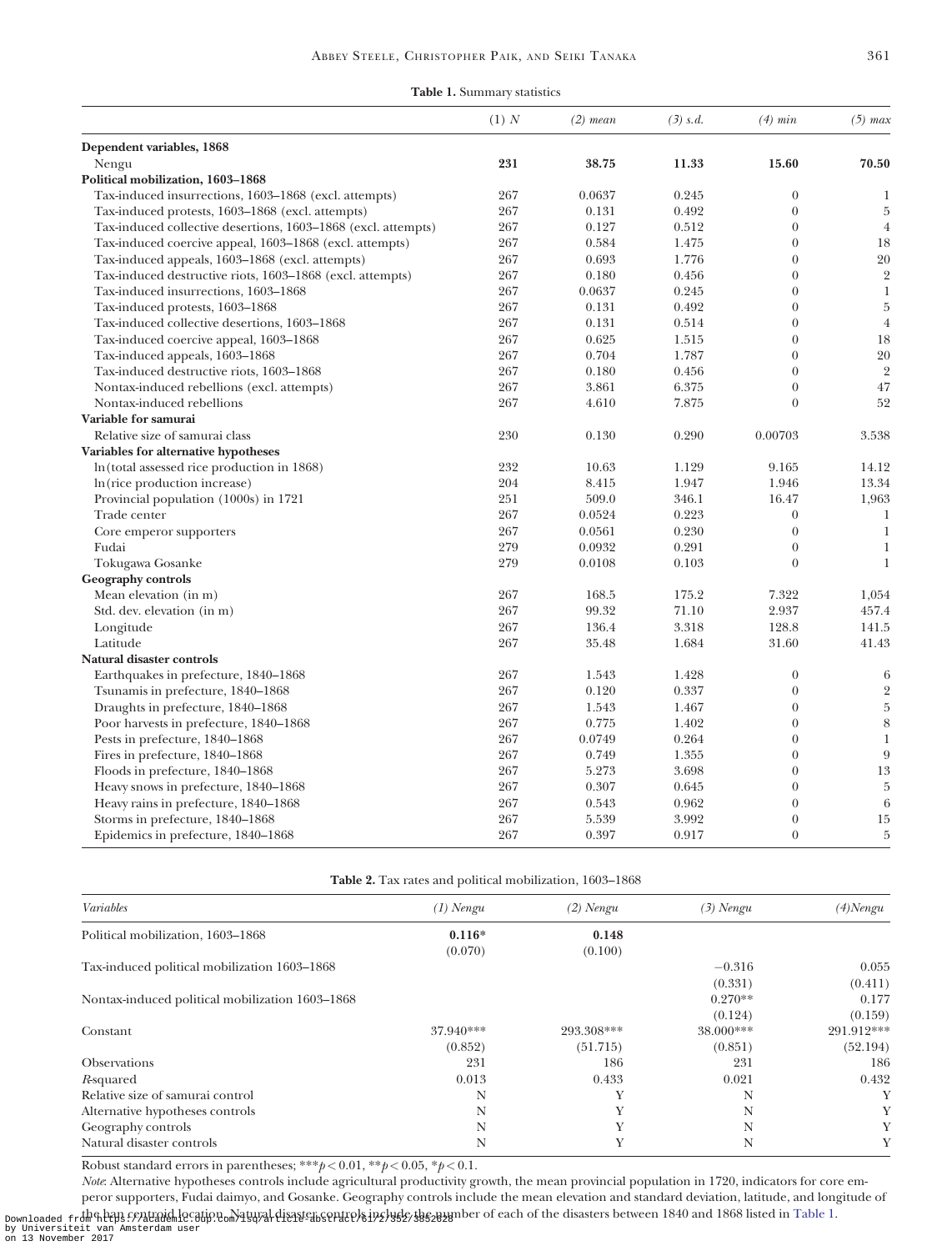<span id="page-11-0"></span>

| Variables                                    | $(1)$ Nengu | $(2)$ Nengu | $(3)$ Nengu | $(4)$ Nengu | $(5)$ Nengu |
|----------------------------------------------|-------------|-------------|-------------|-------------|-------------|
| Tax-induced insurrections, 1603-1868         | $-2.521$    | $-4.229$    | $-3.896$    | $-4.686*$   | $-4.737**$  |
|                                              | (2.855)     | (2.751)     | (2.745)     | (2.451)     | (2.362)     |
| Tax-induced protests, 1603-1868              | $-3.628*$   | $-3.873*$   | $-3.183$    | $-2.145$    | $-3.334$    |
|                                              | (2.158)     | (1.996)     | (2.125)     | (2.313)     | (2.102)     |
| Tax-induced collective desertions, 1603-1868 | $-0.865$    | $-1.523$    | $-1.641$    | $-1.434$    | $-3.452*$   |
|                                              |             | (1.875)     | (1.942)     | (1.974)     | (1.816)     |
| Tax-induced coercive appeal, 1603-1868       | $-0.298$    | 0.143       | 0.164       | 0.520       | 0.401       |
|                                              | (0.576)     | (0.883)     | (0.900)     | (0.852)     | (0.827)     |
| Tax-induced appeals, 1603-1868               | 0.115       | 0.227       | 0.089       | 0.708       | 0.215       |
|                                              | (0.418)     | (0.724)     | (0.754)     | (0.728)     | (0.643)     |
| Tax-induced destructive riots, 1603-1868     | $-0.134$    | 0.170       | 0.196       | 0.202       | 0.248       |
|                                              | (1.856)     | (1.849)     | (1.843)     | (1.668)     | (1.574)     |
| Nontax-induced rebellions                    | $0.502**$   | $0.572**$   | $0.597**$   | $0.404*$    | $0.597***$  |
|                                              | (0.244)     | (0.245)     | (0.244)     | (0.241)     | (0.222)     |
| Relative size of samurai class               | 2.359       | 1.068       | 2.159       | 0.765       | $-1.199$    |
|                                              | (3.443)     | (3.148)     | (3.646)     | (2.774)     | (2.801)     |
| In (rice production increase)                | $-0.744*$   | $-0.603$    | $-0.519$    | $-1.144***$ | $-0.595*$   |
|                                              | (0.396)     | (0.394)     | (0.413)     | (0.370)     | (0.346)     |
| Provincial population (1000s) in 1721        |             | $-0.005$    | $-0.005$    | $-0.001$    | $-0.001$    |
|                                              |             | (0.003)     | (0.003)     | (0.003)     | (0.002)     |
| Trade center                                 |             |             | 0.511       | 0.542       | 1.289       |
|                                              |             |             | (3.166)     | (3.314)     | (3.257)     |
| Core emperor supporters                      |             |             | $-4.446$    | $-4.234$    | $-1.919$    |
|                                              |             |             | (4.640)     | (4.027)     | (4.904)     |
| Fudai                                        |             |             | $-0.367$    | 2.940       | 1.636       |
|                                              |             |             | (2.023)     | (1.779)     | (1.728)     |
| Tokugawa Gosanke                             |             |             | $-1.981$    | 3.421       | 4.628       |
|                                              |             |             | (2.822)     | (2.547)     | (3.414)     |
| Constant                                     | 43.013***   | 44.206***   | 43.537***   | 293.700***  | 289.550***  |
|                                              | (3.194)     | (3.416)     | (3.518)     | (36.112)    | (54.887)    |
| Observations                                 | 201         | 186         | 186         | 186         | 186         |
| R-squared                                    | 0.060       | 0.087       | 0.094       | 0.328       | 0.472       |
| Geography controls                           | N           | N           | $\mathbf N$ | Y           | Y           |
| Natural disaster controls                    | N           | N           | $\mathbf N$ | $\mathbf N$ | Y           |

Robust standard errors in parentheses; \*\*\* $p < 0.01$ , \*\* $p < 0.05$ , \* $p < 0.1$ ;

Note: Geography controls include the mean elevation and standard deviation, latitude, and longitude of the han centroid location. Natural disaster controls include the number of each of the disasters between 1840 and 1868 listed in [Table 1.](#page-10-0)

expectations, as these urban riots should not have an impact on rice-based taxes, because town residents did not pay rice taxes—only peasants did so.

Turning to the issue of potential selection bias, [Table 4](#page-12-0) runs the same regressions as in Table 3, but includes incidents that were attempted but failed. The effect overall remains similar to Table 3, suggesting that regardless of the actual outcome, the act of fight or flight due to high tax had a strong, negative influence on the subsequent tax rate.

Another explanation for the variation in tax rates may be that daimyo with high agricultural production capacity naturally faced less pressure to raise taxes, and that in such a context of abundant rice production, political resistance would then play only a minor role in tax rates. It appears that while growth in agricultural production does have a significant and negative influence on tax, this effect largely disappears when the number of natural disasters is controlled for (in column 5 of [Table 4](#page-12-0)). Furthermore, the statistical significance of fight or flight on reducing the tax rate remains robust to the growth in rice production. Next, while we find that the sankinkotai town indicator has a negative (but statistically insignificant) association with the tax rate in general, we also find that our main results remain robust to the inclusion of this variable. In addition, daimyo class controls are mostly insignificant, and in particular, those who supported the emperor during

Downloaded from https://academic.oup.com/isq/article-abstract/61/2/352/3852628 by Universiteit van Amsterdam user on 13 November 2017

the Meiji Restoration period tend to have lower tax rates, which is consistent with our alternative hypothesis, but the relationship is not statistically significant.

Yet another explanation may be that domains with a large number of samurai are more likely to have a higher tax rate to pay the stipends. However, we see that the relative size of samurai, controlling for other variables, does not explain variation in tax in 1868.

In sum, this section provides evidence that peasants can indeed win tax concessions from rulers by rebelling on a large scale or deserting. By looking at the disaggregated incidents and appeals, we showed that small-scale resistance—even if frequent—does not lead to concessions by autocrats. However, we found that insurrections and collective desertions were more likely to lead to tax concessions by rulers. The effect remained significant and consistent even with a set of controls that include proxies for alternative hypotheses.

Our data also reveal a relationship between political mobilization that is unrelated to taxation and an increase in the tax rate (especially in the case of protests). Both Tables 3 and [4](#page-12-0) show that nontax-induced incidents generally have a positive (and opposite) effect on the tax rate from tax-induced incidents. We could interpret this result as indicative of repression of unruly populations, which required more resources, and therefore a higher tax rate.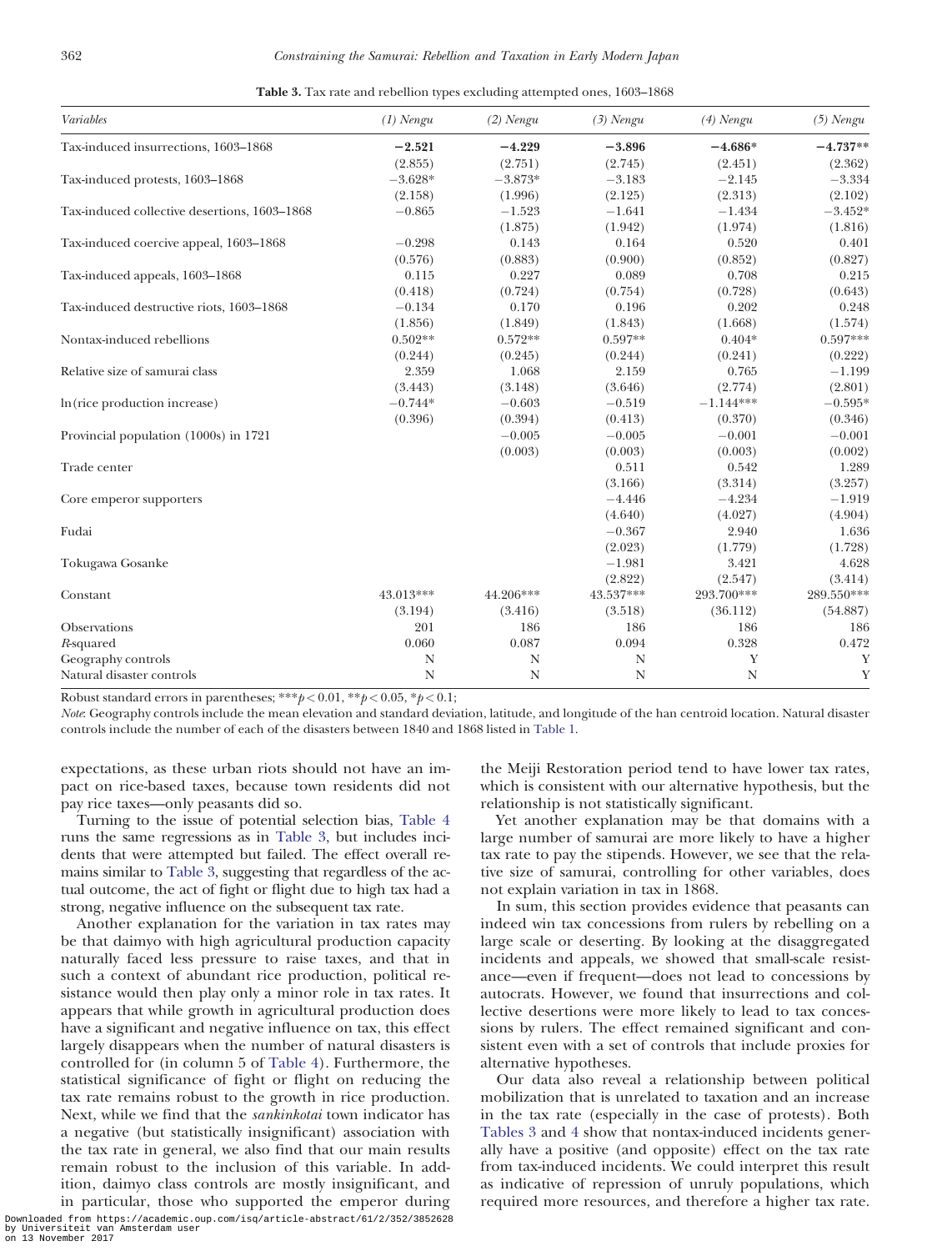| <b>Table 4.</b> Tax rate and rebellion types including attempted ones, 1603–1868 |  |  |
|----------------------------------------------------------------------------------|--|--|
|----------------------------------------------------------------------------------|--|--|

<span id="page-12-0"></span>

| Variables                                    | $(1)$ Nengu | $(2)$ Nengu | $(3)$ Nengu | $(4)$ Nengu | $(5)$ Nengu |
|----------------------------------------------|-------------|-------------|-------------|-------------|-------------|
| Tax-induced insurrections, 1603-1868         | $-2.066$    | $-3.647$    | $-3.297$    | $-4.289*$   | $-4.281*$   |
|                                              | (2.897)     | (2.787)     | (2.766)     | (2.436)     | (2.395)     |
| Tax-induced protests, 1603-1868              | $-3.650*$   | $-3.631*$   | $-2.952$    | $-1.927$    | $-3.079$    |
|                                              | (2.203)     | (2.072)     | (2.189)     | (2.336)     | (2.078)     |
| Tax-induced collective desertions, 1603-1868 | $-2.363$    | $-2.287$    | $-2.415$    | $-1.911$    | $-4.303**$  |
|                                              | (2.123)     | (2.254)     | (2.314)     | (2.260)     | (2.069)     |
| Tax-induced coercive appeal, 1603-1868       | $-0.250$    | 0.159       | 0.165       | 0.496       | 0.325       |
|                                              | (0.519)     | (0.825)     | (0.842)     | (0.804)     | (0.797)     |
| Tax-induced appeals, 1603-1868               | 0.135       | 0.429       | 0.310       | 0.887       | 0.356       |
|                                              | (0.405)     | (0.715)     | (0.751)     | (0.736)     | (0.655)     |
| Tax-induced destructive riots, 1603-1868     | $-0.118$    | 0.194       | 0.223       | 0.201       | 0.249       |
|                                              | (1.870)     | (1.858)     | (1.857)     | (1.690)     | (1.602)     |
| Nontax-induced rebellions                    | $0.444**$   | $0.449**$   | $0.467**$   | 0.307       | $0.489**$   |
|                                              | (0.210)     | (0.218)     | (0.222)     | (0.217)     | (0.189)     |
| Relative size of samurai class               | 1.736       | 0.679       | 1.700       | 0.530       | $-1.548$    |
|                                              | (3.706)     | (3.459)     | (3.917)     | (2.944)     | (2.902)     |
| In (rice production increase)                | $-0.698*$   | $-0.575$    | $-0.498$    | $-1.140***$ | $-0.569$    |
|                                              | (0.400)     | (0.399)     | (0.420)     | (0.374)     | (0.350)     |
| Provincial population (1000s) in 1721        |             | $-0.005$    | $-0.005$    | $-0.001$    | $-0.002$    |
|                                              |             | (0.003)     | (0.003)     | (0.003)     | (0.002)     |
| Trade center                                 |             |             | 0.530       | 0.507       | 1.018       |
|                                              |             |             | (3.208)     | (3.277)     | (3.139)     |
| Core emperor supporters                      |             |             | $-4.248$    | $-3.988$    | $-1.692$    |
|                                              |             |             | (4.567)     | (3.969)     | (4.865)     |
| Fudai                                        |             |             | $-0.218$    | $3.075*$    | 1.652       |
|                                              |             |             | (2.009)     | (1.777)     |             |
| Tokugawa Gosanke                             |             |             | $-1.704$    | 3.599       | 4.710       |
|                                              |             |             | (2.962)     | (2.623)     | (3.438)     |
| Constant                                     | 42.661***   | 44.064***   | $43.457***$ | 294.822***  | 293.286***  |
|                                              | (3.216)     | (3.439)     | (3.550)     | (35.956)    | (54.299)    |
| Observations                                 | 201         | 186         | 186         | 186         | 186         |
| <b>R</b> -squared                            | 0.064       | 0.086       | 0.093       | 0.329       | 0.474       |
| Observations                                 | 201         | 186         | 186         | 186         | 186         |
| <b>R</b> -squared                            | 0.064       | 0.086       | 0.093       | 0.329       | 0.474       |
| Geography controls                           | N           | N           | N           | Y           | Υ           |
| Natural disaster controls                    | N           | N           | N           | $\mathbf N$ | Y           |

Robust standard errors in parentheses; \*\*\* $p < 0.01$ , \*\* $p < 0.05$ , \* $p < 0.1$ ;

Note: Geography controls include the mean elevation and standard deviation, latitude, and longitude of the han centroid location. Natural disaster controls include the number of each of the disasters between 1840 and 1868 listed in [Table 1.](#page-10-0)

Alternatively, the higher extraction rates might also have provoked more incidents of social unrest by increasing competition for scarce resources and stoking grievances among neighbors and villages. While this article does not provide a theory on what explains this empirical pattern, the result nonetheless offers an interesting contrast to the main finding, and suggests that regardless of motivations, political mobilizations are associated with a change in the  $\tau$  tax rate.<sup>52</sup> It is important to note that only tax-induced incidents succeed in extracting concessions from the ruler, while those motivated by other grievances seem to provoke increases in tax extraction. Such an increase in taxes could plausibly be linked to punishment for mobilization, or increased investment in repression. Given its statistical significance, this finding warrants further research, which we leave for future work.

# Caveats and Alternatives

In spite of the controls that we include in the empirical analysis above, there are a number of issues that

potentially undermine our interpretation. First and foremost, we are not able to directly address a potential endogeneity problem, in that lower taxes may correlate with fewer rebellions because peasants are less aggrieved, or because the ruler is unable to effectively repress them. Although our accounts of various rebellions up until 1868 are events that occurred before the tax data in 1868, a reverse causal inference problem still exists if tax rates remained stable in the later Tokugawa period. That is, the tax rates in 1868 are likely serially correlated with previous levels, and may not avoid the inconsistency problems associated with simultaneity. However, we do not have reason to believe that there is a reinforcing mechanism from lower taxes to more rebellions, which would bias our result by inflating the magnitude of the mobilization effect. On the contrary, lower taxes would most likely appease farmers and reduce tax-motivated rebellions, and bias the magnitude of mobilization effect downward. The empirical results shown above, therefore, can be interpreted as a conservative estimate of the true impact of mobilization on tax rates.

A related potential concern about the reliance on tax data from a single year, 1868, is that this year also marks the end of the Tokugawa regime. The period may have

<sup>52</sup>In [Table A](#page-10-0) of the Appendix, we conduct the analysis only with the nontax-induced rebellion variable, and find that there is a positive association between nontax-induced rebellions and tax rates.

Downloaded from https://academic.oup.com/isq/article-abstract/61/2/352/3852628 by Universiteit van Amsterdam user on 13 November 2017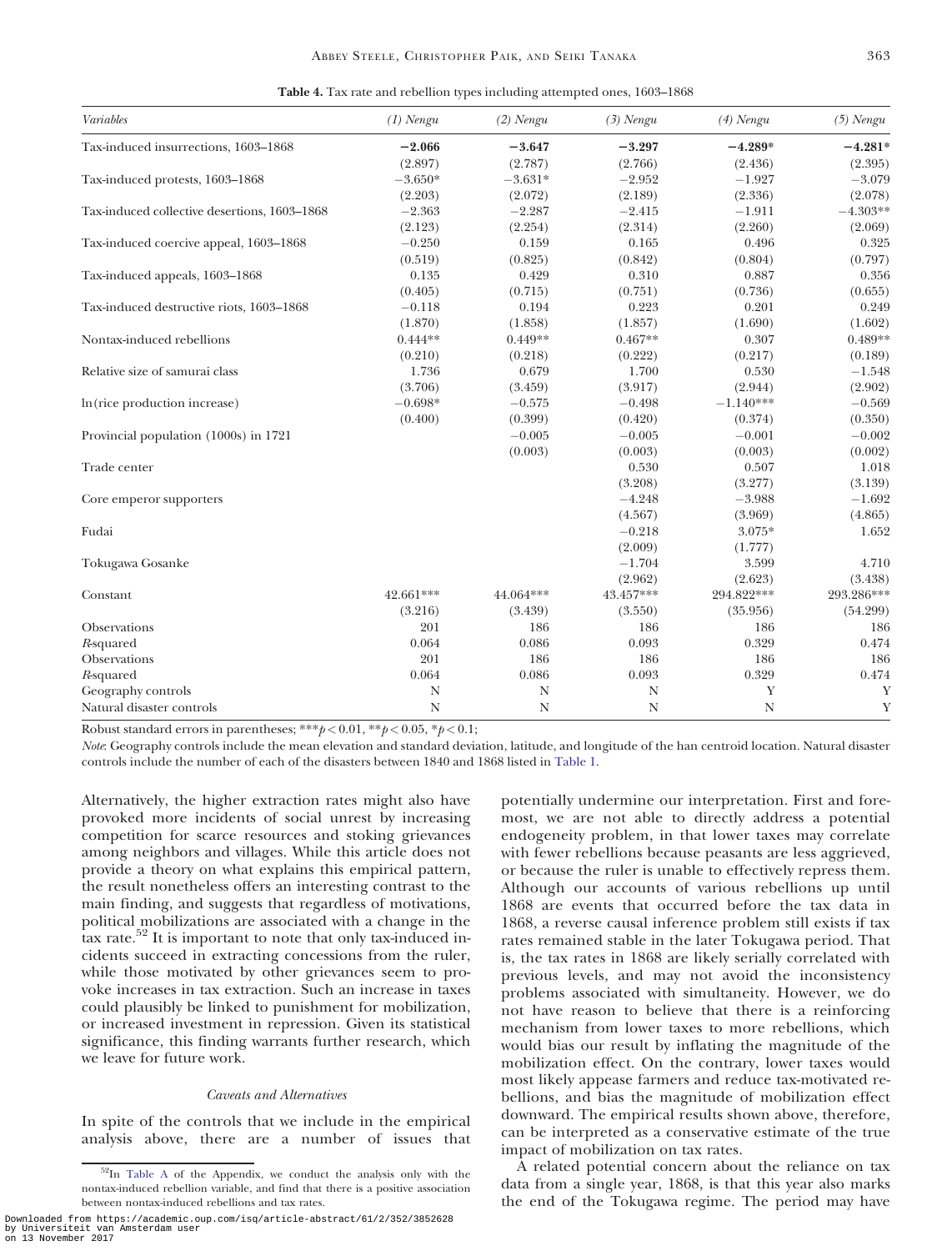been an aberration from the rest of the Edo period, because the Boshin War that led to the fall of the Tokugawa era started, and daimyo may have altered their local tax rates as a result. We were unable to find any evidence that this was the case in our review of the secondary historical sources.

A third concern is the extent of interdependence among daimyo, and potential errors that could result from our assumption that they are independent units. In our analysis, we attempt to control for potential factors that may cluster certain daimyo together from the rest, such as location, geography, and political ties (core emperor supporters and Fudai as well as Gosanke). But actions such as collective desertion may have consequences on neighboring daimyo as well, since the deserters could move to their territories. To our knowledge, deserters did not choose destination domains based on repression or extraction, but rather on their proximity; in addition, it was understood that the deserters would eventually return to their own domains. These demonstrations were rather akin to temporary strikes, in which residents refused to work the land for a time, to punish the daimyo by limiting the revenue he could collect, but did not involve severing ties and taking up permanent residence in other han. Finally, it is unclear how desertion from one han would influence either tax-related rebellions, or the tax rate in another domain.

A fourth concern is that the bargaining power of peasants may be a function of labor scarcity [\(Ardanaz and](#page-14-0) [Mares 2014](#page-14-0)). When labor is scarce, the peasants' capacity to influence tax policy should increase, and anticipating desertion, the daimyo may have an incentive to make tax concessions. However, rural labor does not appear to have been scarce during this period. According to [Ikegami](#page-15-0) [\(1995,](#page-15-0) 175), the population increased from 12 million in 1600 to 31 million by 1720. Rural residents also migrated to cities, partly as a result of surplus laborers in the fields.<sup>53</sup> [Ikegami \(1995,](#page-15-0) 167, fn5) notes that even though authorities could not always discourage migration, they "also found that as long as the village collectively owed the responsibility of paying taxes, and arranged cultivators for the land, it would not do much damage to the daimyo's interest even if there was a turnover of the individuals who composed the labor force." In the absence of rural wage data, we cannot control for the possibility that the level of labor scarcity determined the peasants' bargaining power (only provincial-level population figures, and the absolute number of samurai in each domain, are available as population controls). Also, given the population increase, we expect that mass desertions were likely less effective means of drawing concession from the ruler than insurrections, which we see in our empirical findings, in particular, in [Table 3.](#page-11-0)

A fifth concern is that in our analysis, we do not directly control for each han's capacity to repress peasants, and its ability to assess and collect taxes. In the absence of data on assessment and shoyas' method of collection, we assume that extraction capacity was comparable across han. The secondary historical literature notes that while yearly assessments were important in theory, they do not seem to have been implemented. [Bolitho \(1995a\)](#page-14-0) explains this lapse as stemming from the requirement that samurai reside in castle towns. Given that samurai in every domain were required to reside in castle towns, we assume that this rule affected assessment capacity similarly everywhere. In terms of tax collection, every village had a shoya who was responsible for collection, and each village organized into the goningumi (or equivalent institutions) as explained above, increasing oversight among families to pay their share of taxes. As every village was structured similarly, we think that our assumption of comparable extraction is reasonable. In terms of repressive capacity, during times of peace, more samurai did not necessarily mean greater capacity to repress.<sup>54</sup> Over the generations without any internal or external wars, samurai even started to lose their skills, according to [Jansen \(1995\).](#page-15-0) Rather, samurai served to increase daimyos' fiscal demands.

Finally, in pooling the data on rebellion, we assume continuity of domains throughout 1603–1878. This assumption may be problematic given that the shogun did relocate daimyo and abolish domains up until the mid-eighteenth century. In order to address any potential bias arising from this issue, we created three different datasets. The first consists of the period from 1652 to 1868, which begins following the fall of Shogun Tokugawa Iemitsu. Iemitsu (and the two previous shoguns) relocated many daimyo to consolidate the Tokugawa regime by the end of his rule. The second period is from 1713 to 1868, after the early Tokugawa period, which is also marked by significantly fewer relocations [\(Fujino](#page-14-0) [1975;](#page-14-0) [Oraisha 1980\)](#page-15-0). The third is 1761 to 1868, the beginning of the Shogun Ieharu's reign, which is a more conservative measure than the first two. Tables B, C, and D in the Appendix replicate [Tables 2](#page-10-0), [3](#page-11-0), and [4's](#page-12-0) results in which all the controls are included. In all three periods, we note that the main results from above hold, and suggest that regardless of the period of rebellions, we consider that the peasant mobilization effect on tax remains significant. In fact, the magnitude of certain types of political mobilization, such as tax-induced collective desertions, appears to increase by twofold or more. This increase is the most pronounced in the most recent period leading up to 1868 (1761 to 1868); while we are not able to determine how rigid the tax structure was before 1868, we find it reasonable that the most recent incidents of rebellions or desertions would have had the most impact on the tax rate.

#### Conclusion

Can peasants influence how much their powerful rulers tax them? In this paper, we take advantage of the early modern Japan case to isolate the impact of peasant mobilization on tax rates from potentially confounding factors such as domestic and foreign wars. While extensive scholarship exists on early modern Japan, this article is the first that we know of to systematically test the effect of organized peasant resistance on taxation. We present finegrained data from 267 domains, and find that peasant insurrections and flight are associated with lower tax rates. These results provide evidence that rebellious and mobile

<sup>53</sup>Beginning in 1649, peasants were permitted to move to cities [\(White](#page-15-0) [1995,](#page-15-0) 192), and farmers did move into untaxed sectors, such as trade ([Bolitho](#page-14-0) [1995b,](#page-14-0) 32). However, migration was revoked by an edict issued in 1843 mandating that urban migrants return to their villages of origin ([White 1995](#page-15-0), 51). This change was issued in order to improve order within the cities, though, not to meet labor demands in the countryside.

Downloaded from https://academic.oup.com/isq/article-abstract/61/2/352/3852628 by Universiteit van Amsterdam user on 13 November 2017

<sup>54</sup>The literature suggests that the size of bureaucracy does not necessarily translate into state capacity and there may be a non-linear relationship between bureaucratic size and its effectiveness [\(Mann 1984](#page-15-0); [Soifer and vom Hau](#page-15-0) [2008\)](#page-15-0). Table E in the Appendix examines whether there is an inverted Ushaped relationship between state capacity and tax rates. Although the coefficients of the square term show a negative sign, the results are not statistically significant in our full models, while our main variables of interest remain robust.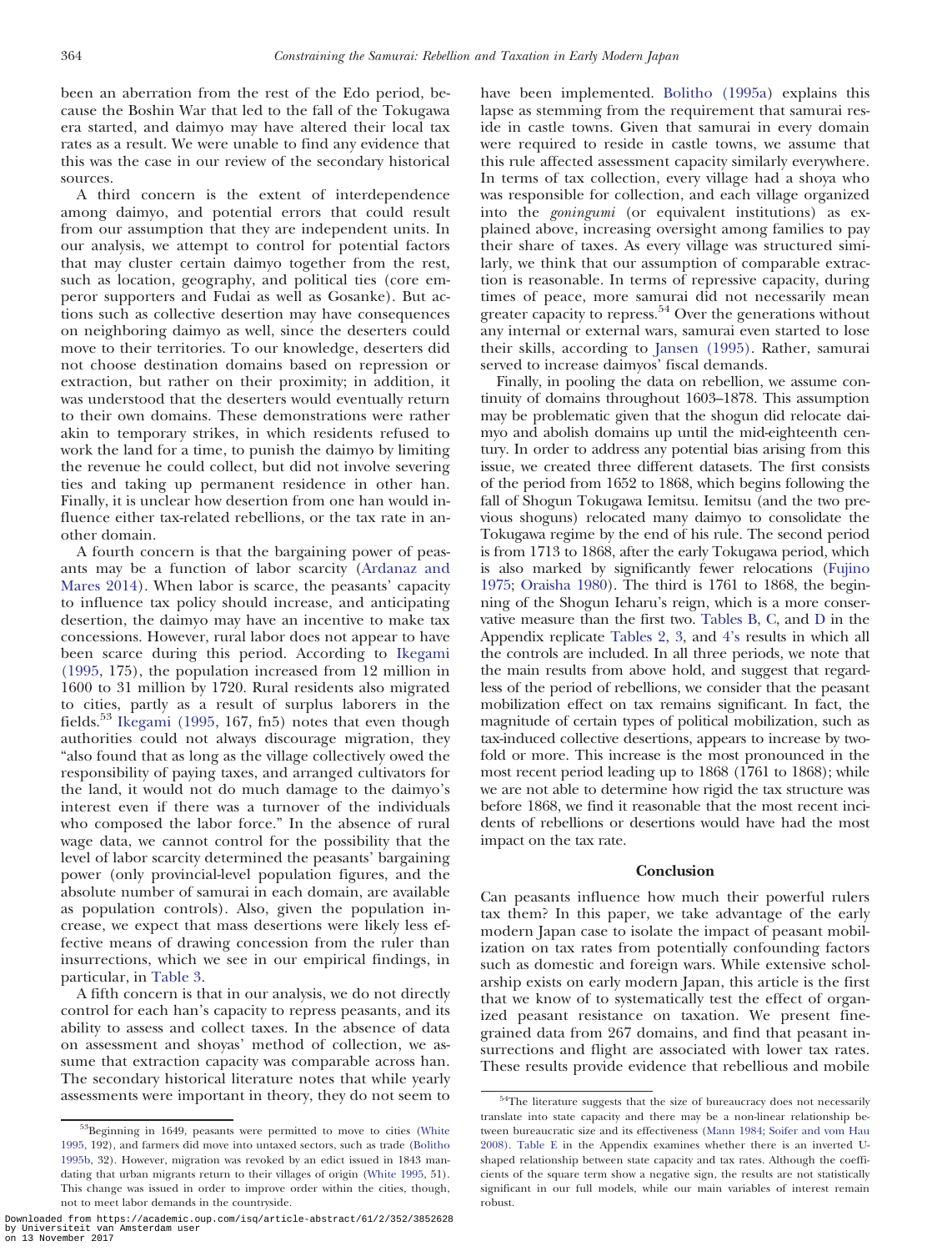<span id="page-14-0"></span>peasants can extract concessions from autocrats, in this case samurai rulers, and are consistent with political economy models that predict such an influence [\(Levi 1988](#page-15-0), [McGuire and Olson 1996,](#page-15-0) Acemoglu and Robinson 2006). The findings hold when controlling for the relative number of samurai, natural disasters, and indicators of economic development. Insurrections and flight, we argue, also more plausibly account for the lower tax rates at the end of the period than the alternatives. We also uncover evidence that domains with unruly peasants who engage in conflict between and within villages, rather than directed at the ruler, are associated with higher levels of extraction. This finding merits further research.

We believe that large-scale peasant resistance in Tokugawa Japan had both short- and long-term impacts that can illuminate broader questions of civilian resistance and state-building in other settings and time periods. First, the relatively moderate demands of peasants in Tokugawa Japan may have contributed to the success of insurrections and collective desertions. In turn, these limited demands were likely shaped by the lack of available allies to back more ambitious goals. This constraint also distinguishes the isolated Tokugawa peasants from their European counterparts. Crucially, the segmentation of authority differed in the two settings: in Japan, competing governance institutions such as the church were nonexistent. The strict Confucian hierarchy of social groups further confined interactions within strata. The merchant class was also largely absent from state formation of early modern Japan, and urban settings did not play a pivotal role [\(Ikegami and Tilly 1994\)](#page-15-0). In Europe, opposition coalitions could form by combining a broad base of popular mobilization with locally significant elite leadership, often bound by a common religious faith ([te Brake 1998](#page-15-0), 118). But alliances across social groups were not possible in Japan. Instead, "The common people resisted government pressures at every turn and forced it to expand, change, and occasionally acquiesce, but they had no aristocratic or clerical allies, no free-city sanctuaries, and no heretical or revolutionary ideological tradition, and thus they carried on alone" [\(White 1988a,](#page-15-0) 14). Regardless of the source of limited demands, we believe that moderation may lead to short-term successes for those resistance movements that fall short of calling for regime overthrow in contemporary autocracies.

At the same time, the Japanese case indicates that these smaller gains by peasants over a longer period of time ultimately did contribute to larger-scale regime change and state-building. Though we do not find direct evidence that peasant rebellions prompted new institutions or alliances among elites, such as what [Slater \(2010\)](#page-15-0) describes for Southeast Asia in the twentieth century, we can hypothesize about their indirect influence on state-building. By lowering tax rates, peasants succeeded in restricting the aggregate fiscal capacity of the regime, which in turn left it unable to respond adequately to the threat posed by Western powers in the mid-nineteenth century. The obvious technological superiority of Western ships and weapons eventually forged a consensus among the Japanese elite that major changes were necessary in the political structure of the state ([Jansen 1995](#page-15-0)). The external threat precipitated regime change in Japan, and the precise shape that the new political institutions should take was a source of serious contention through the Meiji Restoration. However, we argue that without the internal conflict over taxation before the external threats, Japan would not have been able to accelerate modernization or

centralization. In this sense, we believe that together with [Slater \(2010\),](#page-15-0) the evidence from Tokugawa Japan provides further evidence for commoners' influence on the trajectory of state formation. Over a long period of time, civilians' demands and rulers' concessions can delimit the set of possible institutional arrangements in the future. In addition to elite choices ([Soifer 2015;](#page-15-0) [Slater 2010](#page-15-0)), and capital accumulation [\(Tilly 1992\)](#page-15-0), commoners' more modest claims can also contribute to institutional decisions in an indirect manner. This implication reminds us to take a long view of state formation. We should pay attention to seemingly more moderate forms of contention in contemporary autocracies—a point relevant for studies in regions with comparatively infrequent interstate wars and security threats (Centeno 2002; [Soifer 2015\)](#page-15-0), including the contemporary era.

#### Supplementary Information

Supplemental Information is available at the International Studies Quarterly data archive.

#### References

- ACEMOGLU, DARON, AND JAMES ROBINSON. 2006. The Economic Origins of Dictatorship and Democracy. Cambridge: Cambridge University Press.
- AOKI, KOJI. 1971. Historical Chronology of Peasant Rebellions [Hyakusho Ikki Sogo Nenpyo]. Tokyo: Sanichi Shobo.
- ARDANAZ, MARTIN, AND ISABELA MARES. 2014. "Labor Shortages, Rural Inequality, and Democratization." Comparative Political Studies 47(12): 1639–69.
- BARKEY, KAREN. 1991. "Rebellious Alliances: The State and Peasant Unrest in Early Seventeenth-Century France and the Ottoman Empire." American Sociological Review 56(6): 699–715.
- BESLEY, TIMOTHY, AND TORSTEN PERSSON. 2008. "Wars and State Capacity." Journal of the European Economic Association 6(2–3): 522–30.
- -. 2009. "Repression or Civil War." American Economic Review 99(2): 292–97.
- -. 2010. "State Capacity, Conflict, and Development." Econometrica 78(1): 1–34.
- BOLITHO, HAROLD. 1995a. "The Han." In Warrior Rule in Japan, edited by Marius B. Jansen, 202–54. New York: Cambridge University Press.
- 1995b. "The Tempo Crisis." In The Emergence of Meiji Japan, edited by Marius B. Jansen, 1–52. Cambridge: Cambridge University Press.
- BRAUN, RUDOLF. 1975. "Taxation, Sociopolitical Structure, and State-Building: Great Britain and Brandenburg-Prussia." In The Formation of National States in Western Europe, edited by Charles Tilly, 243–327. Princeton, NJ: Princeton University Press.
- BROWN, PHILIP C. 1987. "The Mismeasure of Land. Land Surveying in the Tokugawa Period." Monumenta Nipponica 42(2): 115–55.
- 1988. "Practical Constraints on Early Tokugawa Land Taxation: Annual Versus Fixed Assessments in Kaga Domain." Journal of Japanese Studies 14(2): 369–401.
- BUENO DE MESQUITA, BRUCE, JAMES D. MORROW, RANDOLPH M. SIVERSON, AND ALASTAIR SMITH. 1999. "Policy Failure and Political Survival: The Contribution of Political Institutions." Journal of Conflict Resolution 43(2): 147–61.
- BUSH, MICHAEL. 1991. "Tax Reform and Rebellion in Early Tudor England." History 76(248): 379–400.
- CENTENO, MIGUEL ANGEL. 2002. Blood and Debt: War and the Nation-State in Latin America. University Park: The Pennsylvania State University Press.
- CHEIBUB, JOSE´ ANTONIO. 1998. "Political Regimes and the Extractive Capacity of Governments: Taxation in Democracies and Dictatorships." World Politics 50: (3):349–76.
- DREZNER, DANIEL W. 2003. "The Hidden Hand of Economic Coercion." International Organization 57(3): 643–59.
- FREDERIC, LOUIS. 2002. Japan Encyclopedia. Cambridge, MA: Harvard University Press.
- FUJINO, TAMOTSU. 1975. A Study of the History of the Bakuhan System [Bakuhan Taisei-shi no Kenkyu: Kenryoku Kozo no Kakuritsu to Tenkai]. Tokyo: Yoshikawa Kobunkan.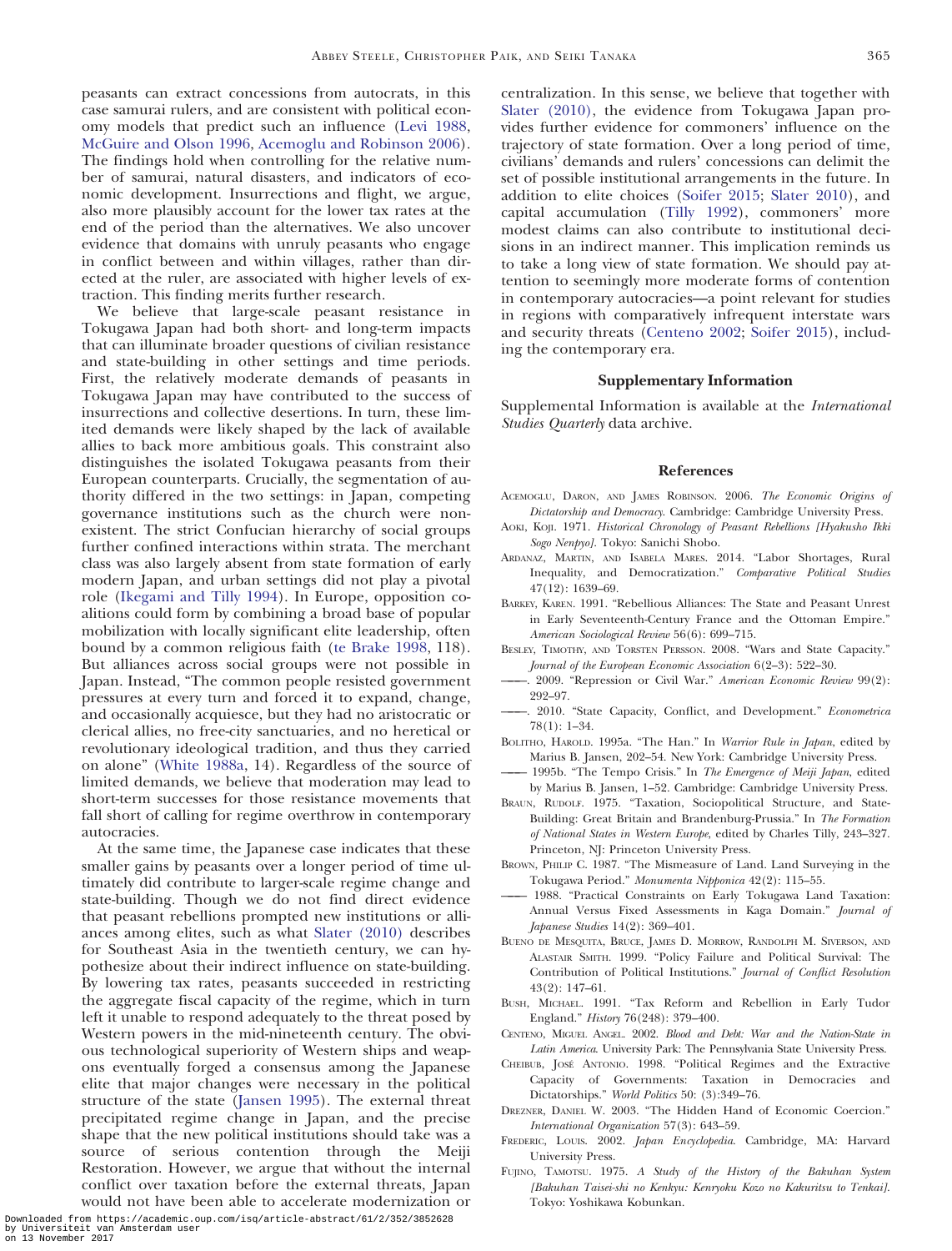- <span id="page-15-0"></span>HALL, JOHN WHITNEY. 1995. "The Bakuhan System." In Warrior Rule in Japan, edited by Marius B. Jansen, 147–201. New York: Cambridge University Press.
- HAYAMI, AKIRA, ed. 1992. Population and Family in Pre-Modern Japan [Kokusei Chosa Izen Jinko Tokei Shusei]. Tokyo: Hara Shobo.
- IKEGAMI, EIKO. 1995. The Taming of the Samurai: Honorific Individualism and the Making of Modern Japan. Cambridge, MA: Harvard University Press.
- 2003. "Military Mobilization and the Transformation of Property Relationships." In Irregular Armed Forces and their Role in Politics and State Formation, edited by Diane E. Davis and Anthony W. Pereira, 118–48. Cambridge: Cambridge University Press.
- IKEGAMI, EIKO, AND CHARLES TILLY. 1994. "Edo and Paris: State Formation and Contention in Japan and France." In Urban Life and the State in the Early Modern Era, vol. 429, 1560–720. Ithaca, NY: Cornell University Press.
- JANSEN, MARIUS B. 1995. Sakamoto Ryoma and the Meiji Restoration. New York: Columbia University Press.
- KEIRSTEAD, THOMAS. 1990. "The Theater of Protest: Petitions, Oaths, and Rebellion in the Shoen." Journal of Japanese Studies 16(2): 357–88.
- KISER, EDGAR, AND APRIL LINTON. 2002. "The Hinges of History: State-Making and Revolt in Early Modern France." American Sociological Review 67(6): 889–910.
- KODAMA, KOTA, AND MASAMOTO KITAJIMA. 1977. History of Domains during the Edo Period [Hanshi Soran]. Tokyo: Shinjinbutsu Oraisha.
- LAKE, DAVID A. 1992. "Powerful Pacifists: Democratic States and War." American Political Science Review 86(1): 24–37.
- LEVI, MARGARET. 1988. Of Rule and Revenue. Cambridge: Cambridge University Press.
- MANN, MICHAEL. 1984. "The Autonomous Power of the State: Its Origins, Mechanisms and Results." European Journal of Sociology 25(2): 185–213.
- MARES, ISABELA, AND DIDAC QUERALT. 2015. "The Non-Democratic Origins of Income Taxation." Comparative Political Studies 48(14): 1974–2009.
- MCGUIRE, MARTIN C., AND MANCUR OLSON. 1996. "The Economics of Autocracy and Majority Rule: The Invisible Hand and the Use of Force." Journal of Economic Literature 34(1): 72–96.
- MIYAKE, MASAHIRO. 2014. Japanese History [Nihon Rekishi], vol. 11, chapter 1, 1–36. Tokyo: Iwanami Shoten. 1–36.
- NISHIZAWA, AKIRA. 2010. "Han Domains and 300 Basic Municipality Units" [Han to 300 no Kiso Jichitai]. Research Institute for Urban and Environmental Development Report 7: 85–94.
- O'BRIEN, PATRICK K. 1988. "The Political Economy of British Taxation, 1660–1815." Economic History Review, Second Series 41(1): 1–32.
- OGA, KUNIO. 2004. "The Development of Property Tax Books in Early Modern Mountain Village" [Kinsei Sanson ni okeru Nengu Chomen no Seiritsu to Henyo]. Bulletin of Miyazaki Municipal University Faculty of Humanities 11(1): 1–21.
- 2008. "The Farmer's Self-Supporting Policy in the Huga Nobeoka Clan in the First Early Modern" [Kinsei Zenki Hyuga Nobeoka Han ni okeru Hyakusho Seiritu Seisaku ni tsuite]. Bulletin of Miyazaki Municipal University Faculty of Humanities 15(1): 1–20.
- OLSON, MANCUR. 1971. The Logic of Collective Action: Public Goods and the Theory of Groups. Cambridge, MA: Harvard University Press.
- ORAISHA, SHIN JINBUTSU, ed. 1980. Daimyo Haizetsu Soran. Tokyo: Shin Jinbutsu Oraisha.
- RAPOPORT, YOSSEF. 2004. "Invisible Peasants, Marauding Nomads: Taxation, Tribalism, and Rebellion in Mamluk Egypt." Mamluk Studies Review 8(2): 1–22.
- RAVINA, MARK. 1999. Land and Lordship in Early Modern Japan. Stanford, CA: Stanford University Press.
- REITER, DAN, AND ALLAN C. STAM. 2002. Democracies at War. Princeton, NJ: Princeton University Press.
- ROPPONGI, TAKESHI. 2002. Research on Peasant's Life in Edo Japan [Edo Jidai Hyakusyo Nariwai no Kenkyu]. Tokyo: Tosui Shobo.
- SAITO, REN-ICHI. 1966. Annual Prefecture-Level Tables of Climate and Natural Hazard in Japan [Fukenbetsu Nenbetsu Kisho Saigai Hyo]. Tokyo: Chijin Shoin.
- SAXONHOUSE, GARY R. 1995. "The Stability of Megaorganizations: The Tokugawa State." Journal of Institutional and Theoretical Economics 151(4): 741–47.
- SCHEVE, KENNETH, AND DAVID STASAVAGE. 2010. "The Conscription of Wealth: Mass Warfare and the Demand for Progressive Taxation." International Organization 64(4): 529–61.
- SCHULTZ, KENNETH A., AND BARRY R. WEINGAST. 2003. "The Democratic Advantage: Institutional Foundations of Financial Power in International Competition." International Organization 57(1): 3–42.
- SCHUMPETER, JOSEPH. [1918] 1991. "The Crisis of the Tax State." In Joseph A. Schumpeter: The Economics and Sociology of Capitalism, edited by Richard A. Swedberg, 99–140. Princeton, NJ: Princeton University Press.
- SCOTT, JAMES. 1975. "Exploitation in Rural Class Relations: A Victim's Perspective." Comparative Politics 7(4): 489-532.
- SHIMADA CITY HISTORIOGRAPHIC COMMITTEE. 1968. History of Shimada City, vol. 2. Shimada City Office.
- SLATER, DAN. 2010. Ordering Power: Contentious Politics and Authoritarian Leviathans in Southeast Asia. New York: Cambridge University Press.
- SLEMROD, JOEL. 1990. "Optimal Taxation and Optimal Tax Systems." Journal of Economic Perspectives 4(1): 157–78.
- SMITH, THOMAS C. 1958. "The Land Tax in the Tokugawa Period." Journal of Asian Studies 18(1): 3–19.
- SOIFER, HILLEL. 2015. State-Building in Latin America. New York: Cambridge University Press.
- SOIFER, HILLEL, AND MATTHIAS VOM HAU. 2008. "Unpacking the Strength of the State: The Utility of State Infrastructural Power." Studies in Comparative International Development 43(3): 219–30.
- SUGIYAMA, SHINYA. 2012. History of Japanese Economy from Early Modern to Modern Times [Nihon Keizaishi Kinsei–Gendai]. Tokyo: Iwanami Shoten.
- TANAKA, SEIJI. 2009. "Papermaking of the Yamashiro Region in the Early Domain of Hagi" [Hagi Han Zenki no Yamashiro Gami]. Journal of the Literary Society of Yamaguchi University 59: 43–65.
- 2010. "Papermaking of the Yamashiro Region in the Middle Domain of Hagi" [Hagi Han Chuki no Yamashiro Gami]. Journal of the Literary Society of Yamaguchi University 60: 27–46.
- 2011. "Papermaking of the Yamashiro Region in the Latter Domain of Hagi" [Hagi Han Kouki no Yamashiro Gami]. Journal of the Literary Society of Yamaguchi University 61: 1–19.
- TARROW, SIDNEY. 1996. "States and Opportunities: The Political Structuring of Social Movements." In Comparative Perspectives on Social Movements: Political Opportunities, Mobilizing Structures, and Cultural Framings, edited by Doug McAdam, John D. McCarthy, and Mayer N. Zald, 41–61. Cambridge: Cambridge University Press.
- TE BRAKE, WAYNE. 1998. Shaping History: Ordinary People in European Politics, 1500–1700. Berkeley, California: University of California Press.
- TILLY, CHARLES. 1985. "War-Making and State-Making as Organized Crime." In Bringing the State Back In, edited by Peter Evans, Dietrich Rueschemeyer, and Theda Skocpol, 169–87. Cambridge: Cambridge University Press.
- 1992. Coercion, Capital and European States: AD 990-1992. New York: Wiley.
- VLASTOS, STEPHEN. 1986. Peasant Protests and Uprisings in Tokugawa Japan. Berkeley: University of California Press.
- WHITE, JAMES WILSON. 1988a. "Rational Rioters: Leaders, Followers and Popular Protest in Early Modern Japan." Politics and Society 16(1): 35–69.
- ——— 1988b. "State Growth and Popular Protest in Tokugawa Japan." Journal of Japanese Studies 14(1): 1–25.
- 1995. Ikki: Social Conflict and Political Protest in Early Modern Japan. Ithaca, NY: Cornell University Press.
- YAMAMURA, KOZO. 1971. "The Increasing Poverty of the Samurai in Tokugawa Japan, 1600–1868." Journal of Economic History 31(2): 378–406.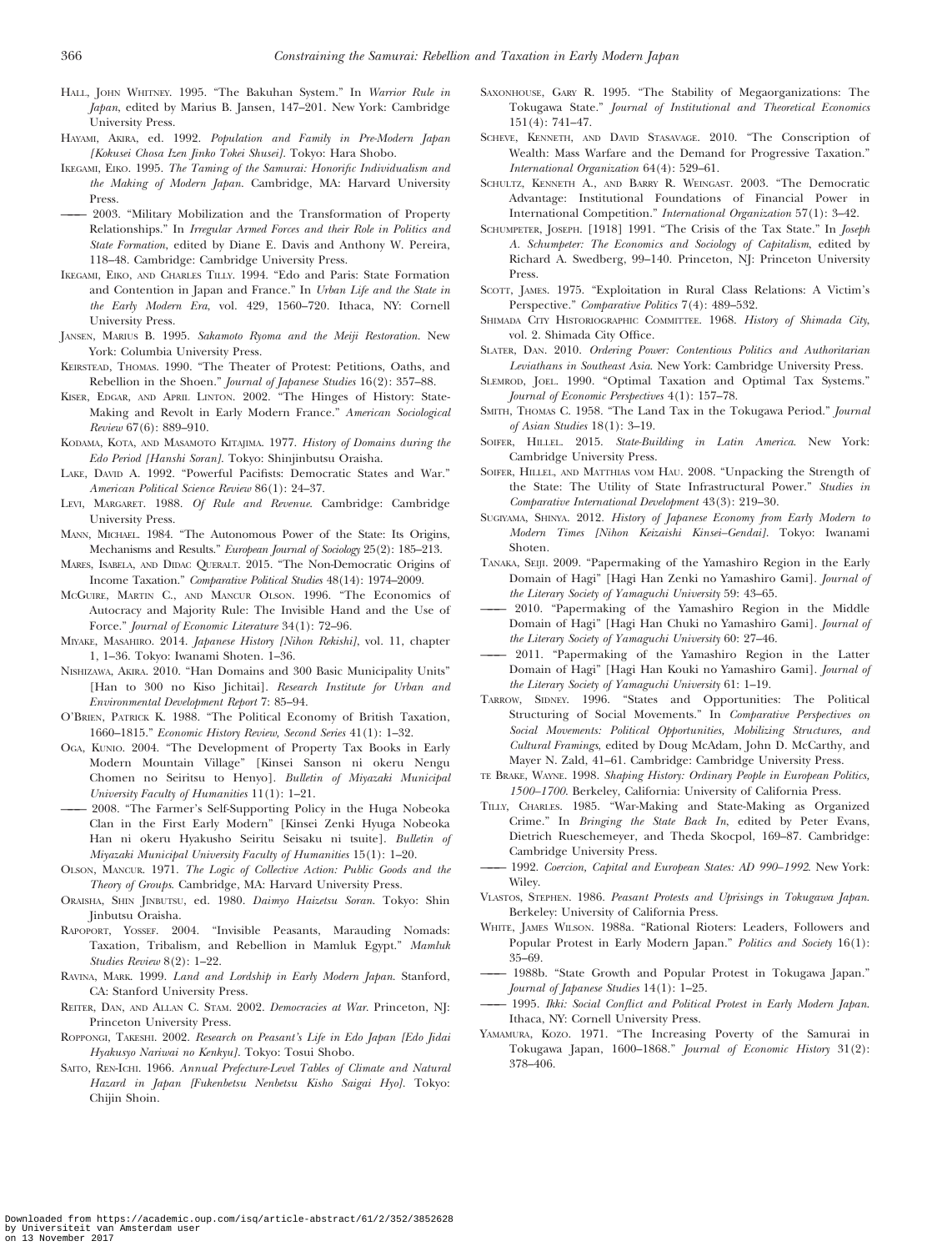# Appendix

|  |  | Table A. Tax rate and nontax-induced rebellions excluding attempted ones, 1603-1868 |  |  |  |  |  |  |
|--|--|-------------------------------------------------------------------------------------|--|--|--|--|--|--|
|--|--|-------------------------------------------------------------------------------------|--|--|--|--|--|--|

| Variables                             | $(1)$ Nengu | $(2)$ Nengu | $(3)$ Nengu | $(4)$ Nengu | $(5)$ Nengu |
|---------------------------------------|-------------|-------------|-------------|-------------|-------------|
| Nontax-induced rebellions             | $0.266**$   | $0.294**$   | $0.372**$   | $0.323**$   | $0.326**$   |
|                                       | (0.129)     | (0.146)     | (0.155)     | (0.153)     | (0.162)     |
| Relative size of samurai class        | 3.014       | 1.676       | 3.531       | 1.720       | 0.848       |
|                                       | (3.164)     | (2.761)     | (3.296)     | (2.268)     | (2.400)     |
| In (rice production increase)         | $-0.740*$   | $-0.604$    | $-0.504$    | $-1.080***$ | $-0.620*$   |
|                                       | (0.391)     | (0.388)     | (0.399)     | (0.354)     | (0.340)     |
| Provincial population (1000s) in 1721 |             | $-0.004$    | $-0.004$    | $-0.000$    | $-0.001$    |
|                                       |             | (0.003)     | (0.003)     | (0.002)     | (0.003)     |
| Trade center                          |             |             | $-0.269$    | $-0.980$    | $-0.433$    |
|                                       |             |             | (3.436)     | (3.096)     | (2.882)     |
| Core emperor supporters               |             |             | $-6.604$    | $-6.214*$   | $-4.302$    |
|                                       |             |             | (4.397)     | (3.755)     | (4.424)     |
| Fudai                                 |             |             | $-0.056$    | $3.005*$    | 2.163       |
|                                       |             |             | (1.904)     | (1.714)     | (1.768)     |
| Tokugawa Gosanke                      |             |             | $-3.315$    | 2.276       | 3.098       |
|                                       |             |             | (2.584)     | (2.174)     | (3.251)     |
| Constant                              | 43.001***   | 44.307***   | 43.372***   | 287.328***  | 283.202***  |
|                                       | (3.156)     | (3.310)     | (3.365)     | (34.813)    | (52.365)    |
| Observations                          | 201         | 186         | 186         | 186         | 186         |
| R-squared                             | 0.034       | 0.055       | 0.073       | 0.306       | 0.442       |
| Geography controls                    | N           | N           | N           | Υ           | Υ           |
| Natural disaster controls             | N           | N           | N           | N           | Υ           |

Robust standard errors in parentheses; \*\*\*  $p < 0.01$ , \*\* $p < 0.05$ , \* $p < 0.1$ ;

Note: Geography controls include the mean elevation and standard deviation, latitude, and longitude of the han centroid location. Natural disaster controls include the number of each of the disasters between 1840 and 1868 listed in [Table 1.](#page-10-0)

| Table B. Tax rate and rebellion                  |                               |            |                  |            |                  |            |  |
|--------------------------------------------------|-------------------------------|------------|------------------|------------|------------------|------------|--|
|                                                  | $\left(1\right)$<br>1653-1868 | (2)        | (3)<br>1713-1868 | (4)        | (5)<br>1761-1868 | (6)        |  |
| Political mobilization, 1603–1868                | 0.143                         |            | $0.204*$         |            | $0.285*$         |            |  |
|                                                  | (0.105)                       |            | (0.114)          |            | (0.147)          |            |  |
| Tax-induced political mobilization,              |                               | $-0.024$   |                  | $-0.130$   |                  | 0.037      |  |
| 1603-1868                                        |                               | (0.476)    |                  | (0.547)    |                  | (0.713)    |  |
| Nontax-induced political mobilization, 1603-1868 |                               | 0.196      |                  | $0.296*$   |                  | $0.343*$   |  |
|                                                  |                               | (0.170)    |                  | (0.176)    |                  | (0.207)    |  |
| Constant                                         | 293.763***                    | 291.622*** | 290.218***       | 287.643*** | 292.230***       | 290.447*** |  |
|                                                  | (51.832)                      | (52.297)   | (51.646)         | (51.957)   | (51.160)         | (51.383)   |  |
| Observations                                     | 186                           | 186        | 186              | 186        | 186              | 186        |  |
| R-squared                                        | 0.431                         | 0.431      | 0.437            | 0.439      | 0.437            | 0.438      |  |
| Relative size of samurai control                 | Υ                             |            |                  |            | Υ                |            |  |
| Provincial population controls                   |                               |            |                  |            |                  |            |  |
| Daimyo class controls                            |                               |            |                  | Υ          |                  |            |  |
| Geography                                        | Y                             | Y          |                  | Y          | Y                |            |  |
| Natural disaster controls                        |                               | Y          |                  | Υ          | Υ                |            |  |

Standard errors in parentheses;  $*\!p\!<1, **p\!<.05, **p\!<.01$ .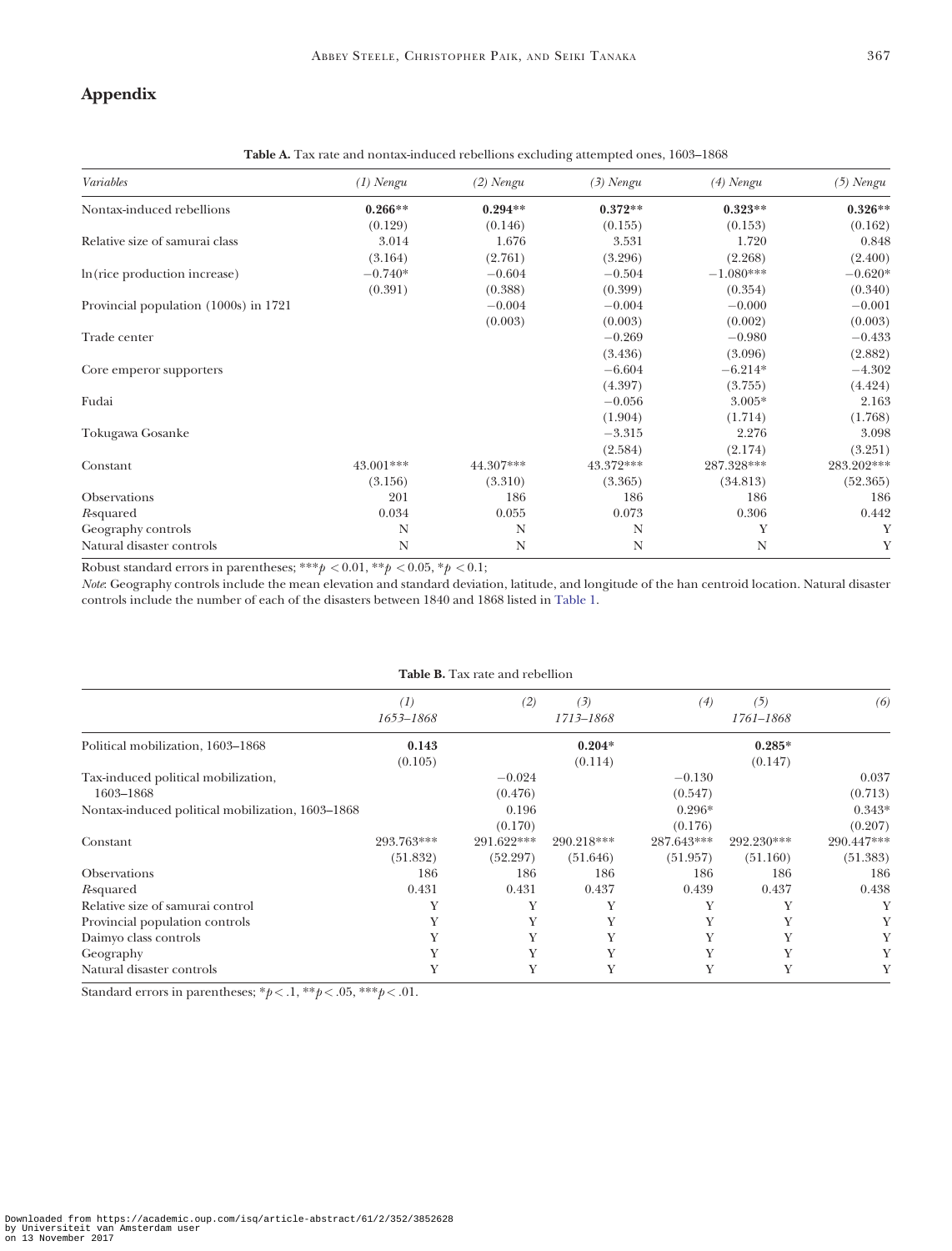| Table C. Tax rate and rebellion, excluding attempted ones |  |
|-----------------------------------------------------------|--|
|-----------------------------------------------------------|--|

|                                              | (1)        | (2)         | (3)         |
|----------------------------------------------|------------|-------------|-------------|
|                                              | 1653-1868  | 1713-1868   | 1761-1868   |
| Tax-induced insurrections, 1603-1868         | $-4.730*$  | $-5.988***$ | $-5.866*$   |
|                                              | (2.553)    | (2.251)     | (3.472)     |
| Tax-induced protests, 1603-1868              | $-3.200$   | $-4.847***$ | $-4.090*$   |
|                                              | (2.241)    | (1.813)     | (2.382)     |
| Tax-induced collective desertions, 1603-1868 | $-5.070*$  | $-7.536***$ | $-7.421***$ |
|                                              | (2.578)    | (2.304)     | (2.477)     |
| Tax-induced coercive appeal, 1603-1868       | 0.362      | 0.893       | $-0.297$    |
|                                              | (0.884)    | (0.763)     | (1.198)     |
| Tax-induced appeals, 1603-1868               | $-0.111$   | $-0.423$    | 0.983       |
|                                              | (0.742)    | (0.906)     | (1.325)     |
| Tax-induced destructive riots, 1603-1868     | $-0.033$   | 0.366       | 0.920       |
|                                              | (1.561)    | (1.567)     | (1.845)     |
| Nontax-induced rebellions                    | $0.671***$ | $0.920***$  | $0.958***$  |
|                                              | (0.250)    | (0.198)     | (0.285)     |
| Relative size of samurai class               | $-1.376$   | $-3.237$    | $-2.183$    |
|                                              | (2.999)    | (2.844)     | (2.627)     |
| In (rice production increase)                | $-0.512$   | $-0.360$    | $-0.479$    |
|                                              | (0.350)    | (0.350)     | (0.355)     |
| Provincial population (1000s) in 1721        | $-0.001$   | $-0.001$    | $-0.001$    |
|                                              | (0.002)    | (0.002)     | (0.002)     |
| Trade center                                 | 0.513      | $-0.071$    | $-1.063$    |
|                                              | (3.115)    | (2.999)     | (2.734)     |
| Core emperor supporters                      | $-2.176$   | $-1.267$    | $-2.416$    |
|                                              | (4.976)    | (4.717)     | (4.603)     |
| Fudai                                        | 1.201      | 0.780       | 1.421       |
|                                              | (1.755)    | (1.659)     | (1.704)     |
| Tokugawa Gosanke                             | 4.224      | 5.018       | 4.090       |
|                                              | (3.435)    | (3.337)     | (3.218)     |
| Constant                                     | 289.988*** | 280.378***  | 277.922***  |
|                                              | (54.682)   | (51.851)    | (52.444)    |
| Observations                                 | 186        | 186         | 186         |
| <b>R</b> -squared                            | 0.471      | 0.511       | 0.486       |
| Geography controls                           | Y          | Y           | Y           |
| Natural disaster controls                    | Y          | Y           | Y           |

Robust standard errors in parentheses;  $\frac{p}{4} < 0.1$ ,  $\frac{p}{6} < 0.05$ ,  $\frac{p}{3} < 0.01$ ;

Note: Geography controls include the mean elevation and standard deviation, latitude, and longitude of the han centroid location. Natural disaster controls include the number of each of the disasters between 1840 and 1868 listed in [Table 1](#page-10-0) summary statistics.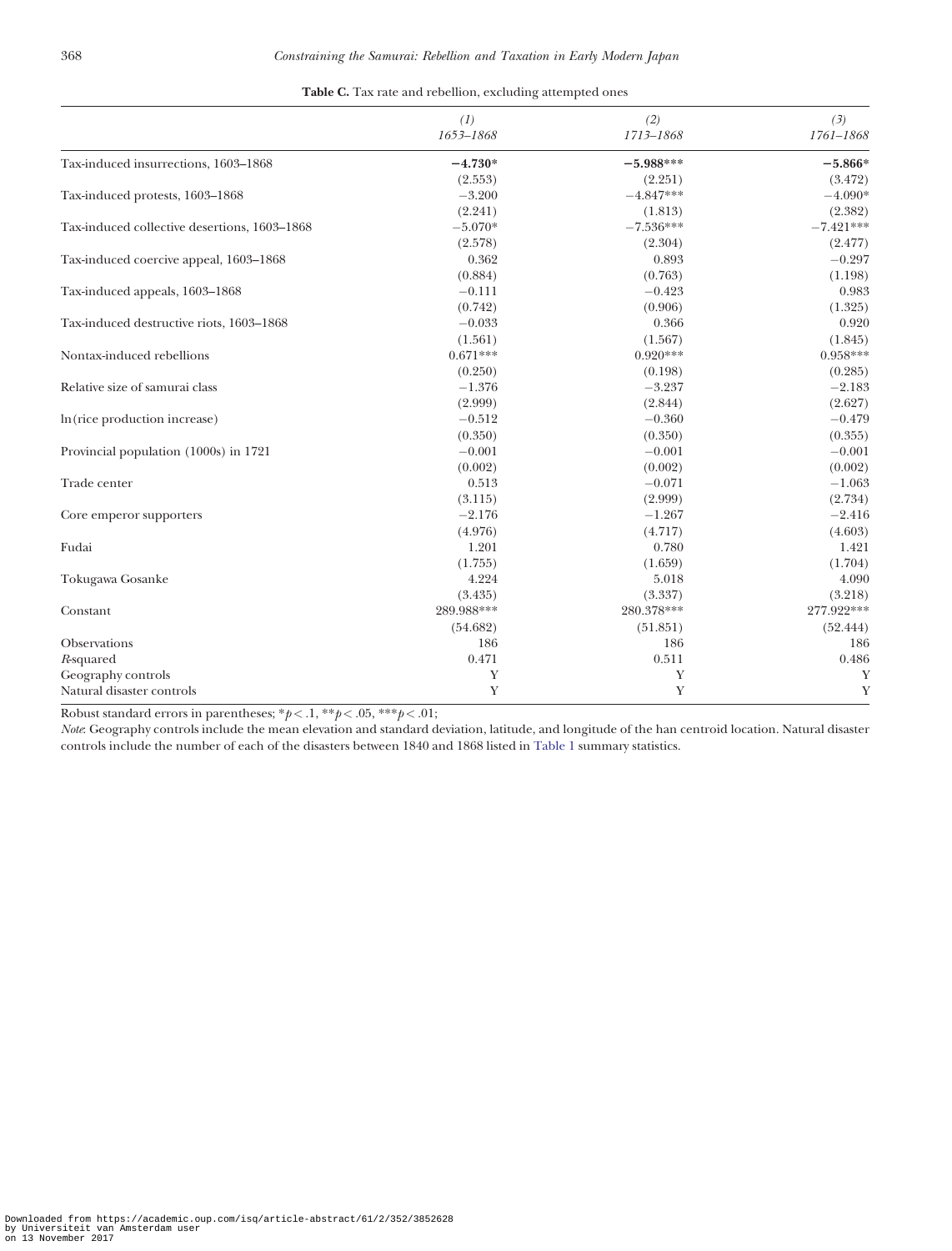|  | Table D. Tax rate and rebellion types |
|--|---------------------------------------|
|--|---------------------------------------|

|                                              | (1)        | (2)         | (3)         |
|----------------------------------------------|------------|-------------|-------------|
|                                              | 1653-1868  | 1713-1868   | 1761-1868   |
| Tax-induced insurrections, 1603-1868         | $-4.022$   | $-5.419**$  | $-6.168*$   |
|                                              | (2.601)    | (2.168)     | (3.454)     |
| Tax-induced protests, 1603-1868              | $-2.931$   | $-4.779***$ | $-4.009*$   |
|                                              | (2.197)    | (1.789)     | (2.380)     |
| Tax-induced collective desertions, 1603-1868 | $-6.018**$ | $-9.401***$ | $-9.719***$ |
|                                              | (2.910)    | (2.374)     | (2.777)     |
| Tax-induced coercive appeal, 1603-1868       | 0.252      | 0.731       | $-0.498$    |
|                                              | (0.860)    | (0.754)     | (1.082)     |
| Tax-induced appeals, 1603-1868               | 0.089      | $-0.121$    | 1.522       |
|                                              | (0.757)    | (0.892)     | (1.348)     |
| Tax-induced destructive riots, 1603-1868     | $-0.014$   | 0.473       | 1.101       |
|                                              | (1.594)    | (1.575)     | (1.863)     |
| Nontax-induced rebellions                    | $0.543**$  | $0.809***$  | $0.854***$  |
|                                              | (0.210)    | (0.159)     | (0.238)     |
| Relative size of samurai class               | $-1.871$   | $-4.656$    | $-3.448$    |
|                                              | (3.148)    | (2.992)     | (2.787)     |
| In (rice production increase)                | $-0.483$   | $-0.306$    | $-0.427$    |
|                                              | (0.357)    | (0.358)     | (0.363)     |
| Provincial population (1000s) in 1721        | $-0.002$   | $-0.001$    | $-0.001$    |
|                                              | (0.002)    | (0.002)     | (0.002)     |
| Trade center                                 | 0.369      | $-0.225$    | $-1.104$    |
|                                              | (3.029)    | (2.823)     | (2.604)     |
| Core emperor supporters                      | $-1.788$   | $-0.505$    | $-2.125$    |
|                                              | (4.924)    | (4.688)     | (4.582)     |
| Fudai                                        | 1.292      | 0.898       | 1.475       |
|                                              | (1.755)    | (1.654)     | (1.704)     |
| Tokugawa Gosanke                             | 4.486      | $6.013*$    | 4.869       |
|                                              | (3.488)    | (3.423)     | (3.311)     |
| Constant                                     | 293.095*** | 280.230***  | 278.730***  |
|                                              | (54.243)   | (51.679)    | (52.316)    |
| Observations                                 | 186        | 186         | 186         |
| <b>R</b> -squared                            | 0.472      | 0.519       | 0.493       |
| Geography controls                           | Υ          | Υ           | Y           |
| Natural disaster controls                    | Y          | Y           | Y           |

Robust standard errors in parentheses;  $\frac{p}{4} < 0.1$ ,  $\frac{p}{6} < 0.05$ ,  $\frac{p}{3} < 0.01$ ;

Note: Geography controls include the mean elevation and standard deviation, latitude, and longitude of the han centroid location. Natural disaster controls include the number of each of the disasters between 1840 and 1868 listed in [Table 1](#page-10-0) summary statistics.